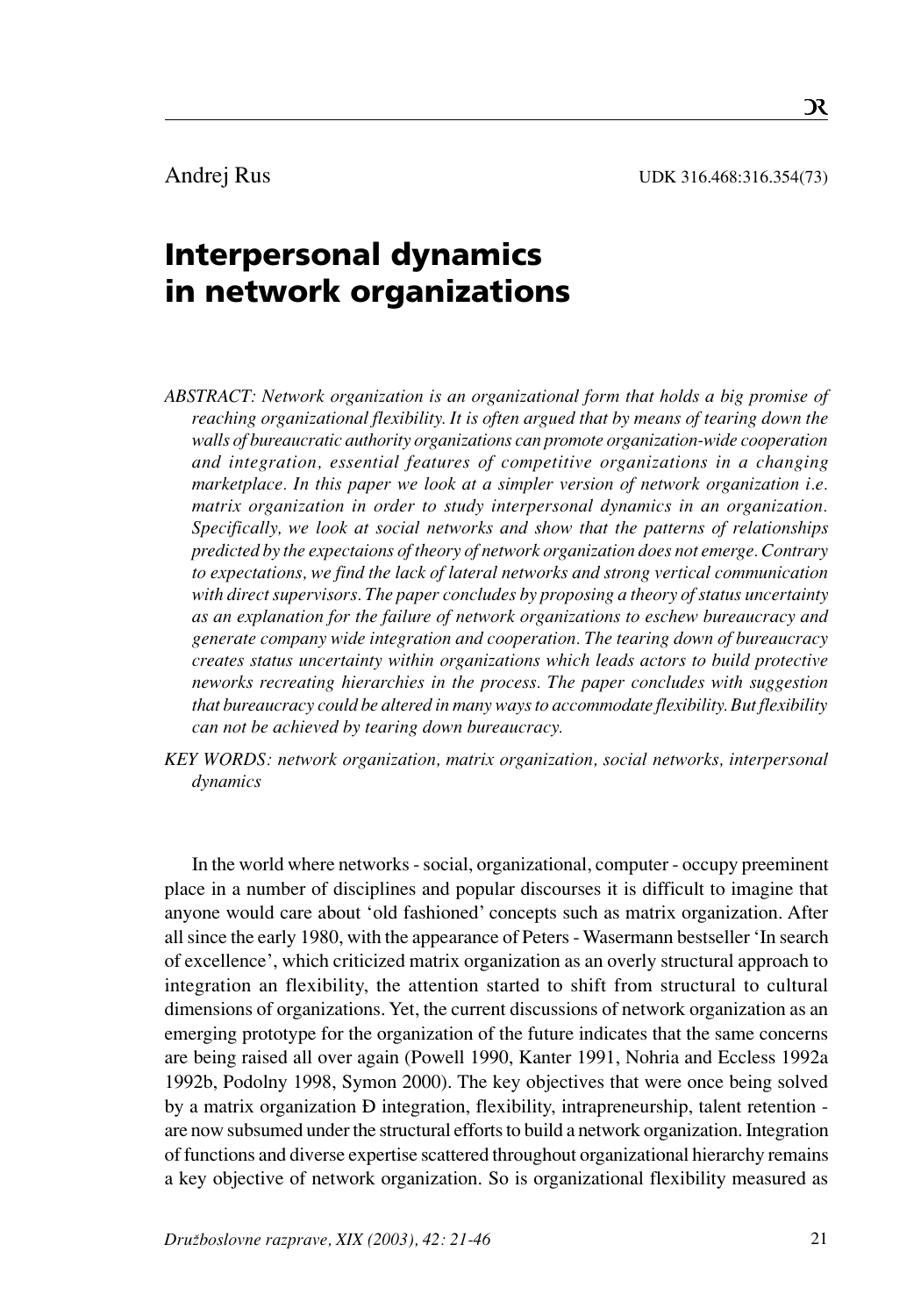organizational capacity to respond to the changes in organizational environment. Lifting the constraints on employees imposed by rigid hierarchy remains an issue with all organizations that strive to retain talent. The key issues of network organizations are almost identical to those that were addressed by matrix organization. What is new, however, is technological environment. Matrix organization was proposed before the advances in computing power and integration. But current solutions such as virtual organization (Davidov and Malone 1992), network organization (Baker 1992), boundaryless organization (Ashkenas 1995), horizontal organization (Ostroff 1999) and a widespread and extensive use of project organization all contain close structural similarities once typical for matrix organization.

In this paper we study interpersonal dynamics in a matrix organization in order to gain a better understanding of what distinctive caharateristics of a network organization. Making infrerence from matrix to network organization is justified on two grounds. First, network organization is an overused but seriously underspecified concept that gives little guidance to organizational analysis, let alone practice. Second, matrix organization remains the most systematic and best thought through attempt to create a rudimentary network organization and as such it lends itself to the systematic inquiry. This paper aims to explain the dynamics of interpersonal relationships in a matrix organization in order to offer clues for understanding the roadblocks in building a modern network organization.

## **1. The structure of matrix organization**

The nature of the organizational environment has changed drastically in the last thirty years. These changes have produced new challenges to the firms which now face the new rules of competition (Hage, 1988). Swift technological development alone makes all market opportunities short-lived which blurs the distinction between strategic and short-term decision making. Environmental pressures give emphasis on flexibility and adaptability and favor those who are organized for quick response and innovative capability (Bahrami & Evans, 1987).

While organizational theory recognized the increasing importance of organizational environments<sup>1</sup> it simultaneously sought structural solutions to the problem of adaptation and flexibility. The early 60's saw the proliferation of dichotomous typologies which sought to contrast the outlived "old" structures with the promising "new" ones. Barnes (1960) distinguished between closed and open systems. McGregor (1960) introduced theory X and theory Y. Litwak (1961) referred to the same distinction as bureaucratic vs. human relations organization. Burns and Stalker (1961) based their research on the distinction between mechanic and organic systems of management. Common to all these typologies was the perception that bureaucratic type of organization was too rigid to meet the new challenges of rapidly changing environment. A new, organic organization would have to allow for lateral rather than hierarchical flow of information and authority, should replace supervision with coordination and power sharing, and should base its integration on multi-group membership, network interdependence, trust and confidence.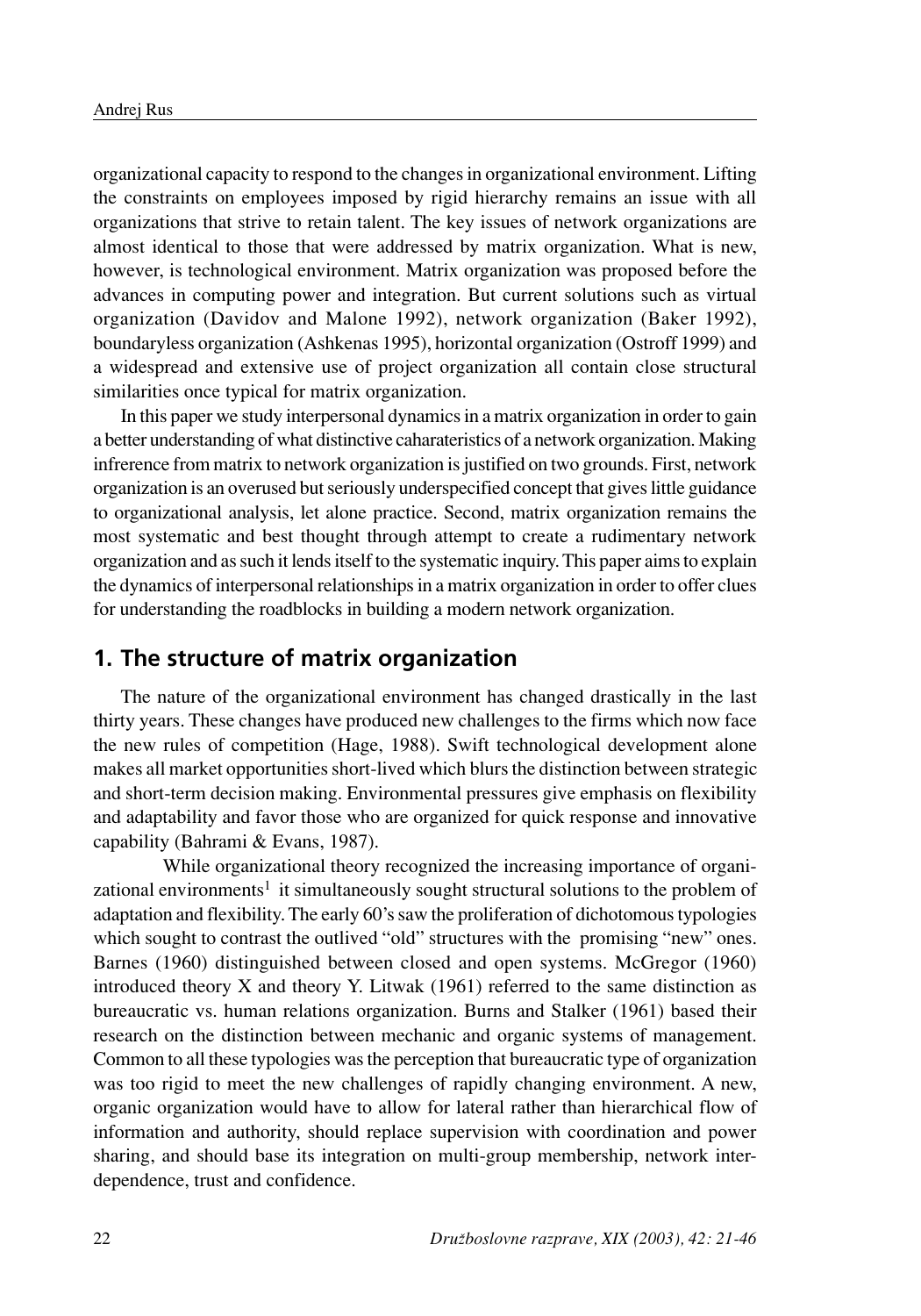Since the early 60's organizations were experimenting with organizational structures which allowed greater fluidity and permeability. These administrative innovations were created initially to solve the complex problems of co-ordination and scheduling of large defense projects. Implemented at first by NASA, Lockheed, and Boeing their combination of formal bureaucratic authority with project teams became known as matrix organization. The literature began to emerge discussing these new developments (Argyris 1967, Davis, Lawrence, 1977, Cleland 1984, Galbraith, Kazanjian 1988).

The basic problem that these organizations faced was to integrate their activities without reducing their high degree of differentiation (Galbraith, 1973). They needed to maintain high levels of specialization due to the technical complexity of their tasks while trying to solve the problem of integration of specialized functions. Lawrence and Lorch (1967) noted that growing structural differentiation creates the need for closer integration which can be solved by adding lateral integrating devices to the hierarchical channels of control and coordination. Galbratih (1973:110) compiled a list of lateral mechanisms ranging from the simplest informal direct contacts to more complex integrating roles or departments and to the most complex and the costliest matrix design.

Organizations using the matrix design are characterized by the existence of two or more separate hierarchies which intersect with one another. One is normally functional hierarchy in which an organization is departmentalized along the lines of different functions. The other is usually project oriented hierarchy with authority lines cutting across different functional departments and linking all the personnel working on a single project. Matrix organization is a result of the simultaneous overlay of the two hierarchies producing a function-by-project grid.

From this structural arrangement there arise two important consequences which give matrix organizations a characteristic stamp: dual authority relationships and power sharing. Matrix programs develop dual authority relationships in which lower-level managers report to multiple supervisors representing different hierarchies. In a functionby-project matrix a lower-level manager ("two-boss manager") is supervised by two officials one representing the functional and the other the program hierarchy (Galbraith, 1973, Lawrence, Davis, 1977, Burns 1989). Dual report system creates a situation in which a manager may have two supervisors (matrix managers) who in turn have to share the same subordinates. Dual authority system was devised in order to make crossfunction, cross-group contact inevitable thus fostering coordination on the lower levels of organization. More importantly, it was instrumental in redistribution of power in which the new hierarchy had to gain a significant degree of influence from previously exclusive domain of functional hierarchy in order to be able to coordinate activities across different functions (Galbraith, 1973, Burns, 1989). When two matrix managers are in command there has to be a measure of sharing of power between them. The two hierarchies need to be balanced in their power in order to maintain the dynamic established by the duality of matrix relationships.

In sum, matrix organization can be defined as an effort to supplement existing functional departmentalization by additional hierarchy to create dual authority structure with task oriented teams drawing members from various functional departments. It is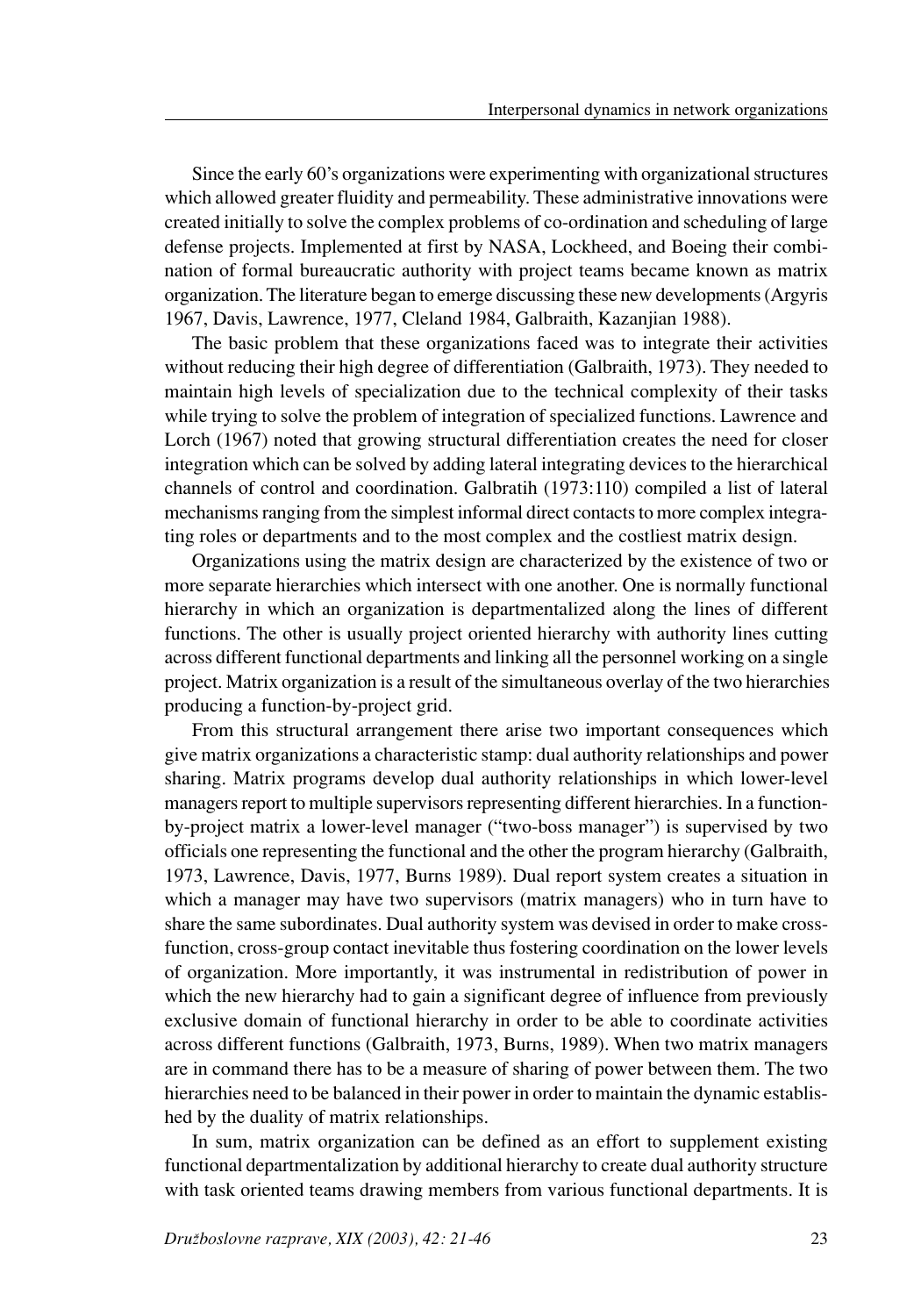an attempt to maintain functional bureaucratic organization but to develop it in a more organic direction by changing the division of labor, type of control, and culture (Burns, Stalker 1961). Matrix design is built on the assumption that if the pyramid is crisscrossed by lateral and vertical channels of authority in addition to those of classical hierarchy an organization will a) loosen otherwise stiff division of labor, b) substitute bureaucratic command based on supervision with network control based on knowledge and consultation, and c) create a culture of competence and commitment to broader organizational goals instead of a culture of loyalty, obedience, and parochial, local knowhow.

Matrix organization is therefore an attempt to gain flexibility not by reducing but rather by multiplying control mechanisms. This paradoxical effect echoes Simmel's argument of intersecting social circles in which he argues that multiple group membership increases one's choices and thereby one's freedom to act (Simmel, 1964). Similarly, intersecting lines of authority multiply obligations and dependencies but at the same time create a broad range of structural opportunities for action and initiative. Middle level managers who find themselves in such a situation are encouraged to participate actively in the decision making and to develop entrepreneurial attitude toward their work. Both academic and popular business press cheered the advent of matrix organization for its assumed capability of reforming the organization culture favorable to team entreprenurialism (Smith 1988), innovation (Kanter,1983) and consensus based cooperation (Davis, Lawrence, 1977) thus bringing it closer to the ideal of an "organic" system of management (Burns, Stalker, 1961).

## **2. From matrix to network organization**

There are striking similarities between matrix organization with what is today known as a network organization. The common theme is *flexibility through integration*. Organizations seek flexibility without giving up traditional levers of control. They are willing to experiment with various structural arrangements that hold a promise to overcome the problem of segmetalism (Kanter 1983) and integrate thousands of employees into an innovative, autonomous, problem solving team. While they both put a strong emphasis on the self-organizing potential of interpersonal dynamics among the people within an organization they differ strongly in their attitude toward formal structures.

The key difference between matrix and network organization is in the way organizational integration is engineered. While matrix organization is conceived in terms of multiple hierarchies that create the space for bureaucratic entrepreneurship within the system, the network organization is trying to eschew structure all together and sees organization as a network of interactions rather than as a system of ordered positions. The core intuition in network organization is that informal ties in a dense communication network generate enough normative control so that they can substitute the formal structures. This intuition builds on the experience of small professional organizations that indeed often decouple formal from informal structures (Baker 1992). However,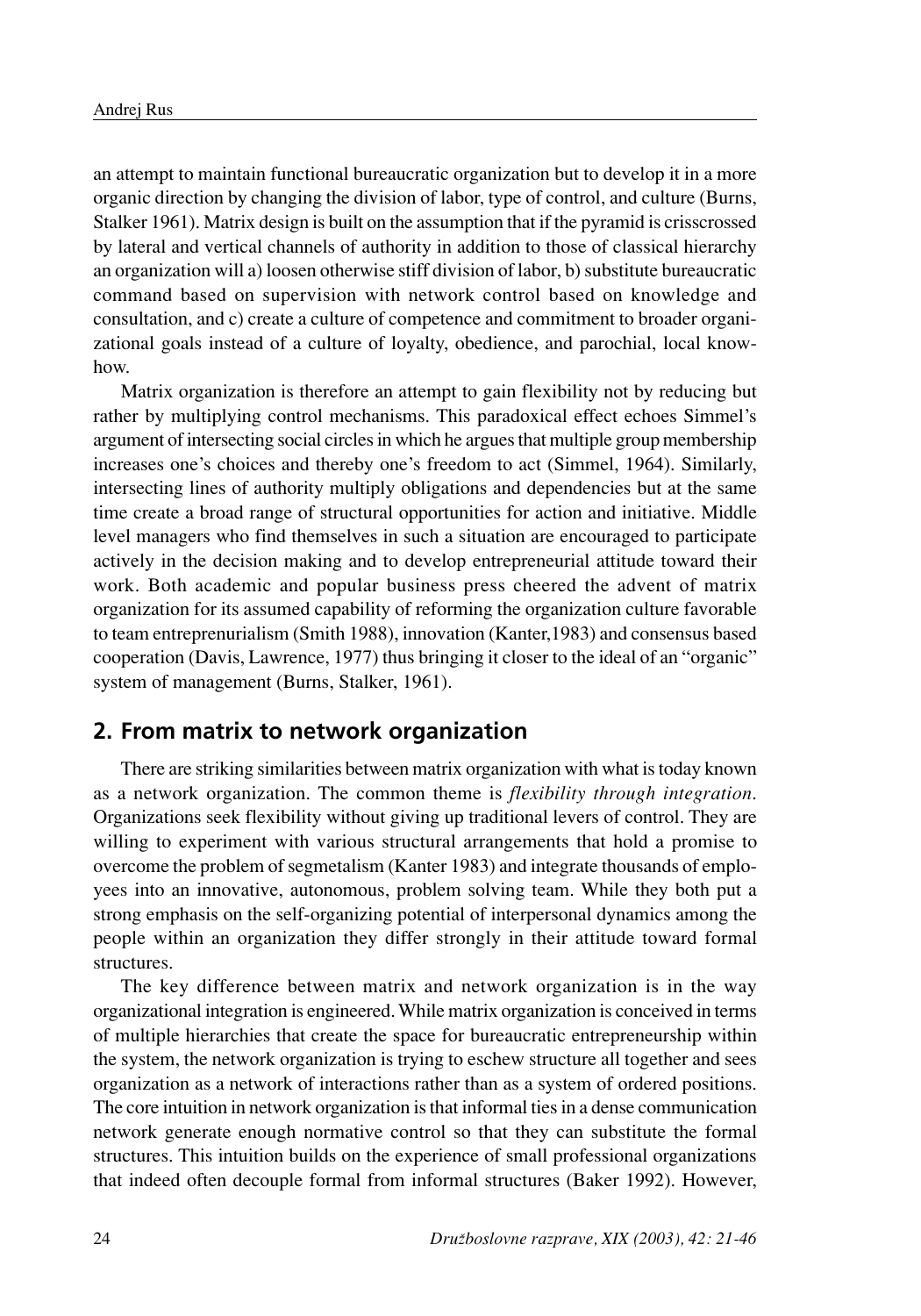when it comes to larger organizations, the question of wholesale replication of informal system leads organizations to seek structural solutions for integration. Organizations do not attempt to turn themselves into network organizations. Instead, they aspire to create a structural space for informal networks and create systems to exploit the creative dynamics they tend to generate. The network organization is therefore just an added dimension of resource allocation which is nested within the formal structure. Investment banking is a good example of where network organizations have arrived to-day. They are characterized by strong hierarchy with clear lines of responsibility and a clear bonus structures. However, when deals are put together, the allocation of talent on a specific project is driven by social networks (Eccles and Crane 1987).

Network organization and matrix organization share a common purpose but differ in the way they approach the implementation. Since network organizations leave implementation to informal dynamics of incumbent social networks it is hard to study them beyond limited case studies. In this sense, matrix organizations offer a much better research setting because they attempt to engineer integration with standard tools of organizational design, that can be observed, analyzed and evaluated. In this paper we look at matrix organizations in order to gain an understanding of structural problems encountered by large organizations seeking to find flexibility through social integration of people embedded in intraorganizational social networks.

## **3. Managerial networks in a matrix organization**

While most of the literature deals extensively with the formal and technical aspect of matrix design there is a surprising lack of attention paid to the ways in which patterns of relationships are or should be affected by it. Although such implications are constantly being made literature offers only occasional remarks regarding the ways in which personal networks are affected by the matrix design. It is nevertheless possible to discern several recurring themes regarding the patterns, composition, and quality of the relationships of the personal networks in matrix organizations.

Davis and Lawrence (1977) distinguished three levels at which matrix structures have differential effects on their participants. The first one is the level of top managers, the second one is the level of a matrix manager, and the third one is the level of a manager at the bottom of matrix structure. Top managers who oversee the matrix are least interesting for our concerns here. Their position reflects several new operational concerns, notably the responsibility of balancing different arms of the matrix, but they themselves do not enter directly in the matrix relationships.

The matrix managers represent the layer of managers who are fully involved in the matrix relationships. Their networks are affected by the fact that they have to report to two or more supervisors depending on the complexity of the matrix arrangement. In addition, their common characteristics is that they have to share their subordinates with other matrix managers. In a matrix where functional hierarchy is overlaid with a projectbusiness hierarchy the functional manager and the business manager need to share their subordinates. This is a key characteristics of their position.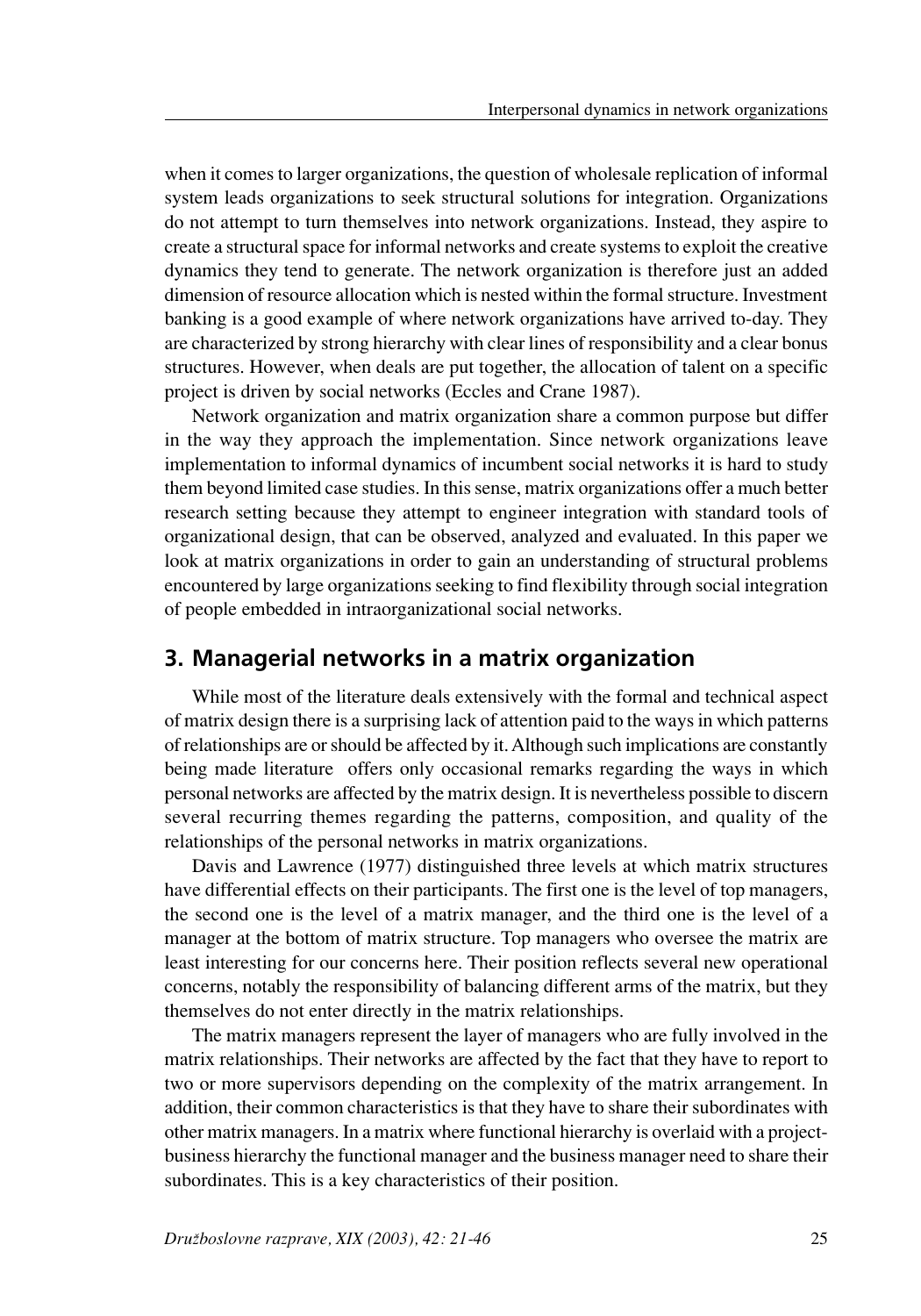The third level is the layer of two-boss managers. As they find themselves at the bottom of the matrix structure, they need to report to two or more supervisors but they do not share subordinates with their peers. The most interesting layers of managers are therefore two-boss and matrix managers. They are the target of the matrix organization and their networks should be therefore most affected by the matrix arrangement.

According to Davis and Lawrence (1977) matrix managers who are operating under dual authority structure face very different situation than their colleagues in an ordinary hierarchical organization which upholds the principle of unity of command. In contrast to typical functional hierarchy where responsibility and decision making are solely the purview of the functional manager matrix managers must share almost all decisions with one another. Typically, functional manager will have to share many of his or her decisions with business manager or other functional managers at his or her level. They are faced with the unique job of influencing with limited formal authority. There are two implications of this structural arrangement. The first is that the managers who have to share the power cease to be the only source of authority. This affects their status and relative importance of their position. The second is that the sharing of power creates interdependencies which make it virtually impossible for a manager to do the work without lateral coordination. The matrix managers are put in a situation where they have to negotiate constantly with other managers about amount of workload, sequence and scheduling of tasks, availability of resources and assignment of manpower.

Two boss managers are yet in another position. Having two bosses can be much more demanding than being responsible to a single boss. Different bosses may and do have different, often conflicting demands. By giving favor to one or another would mean making a political statement since obedience to one would mean withdrawal of obedience to another. In situation like this a two-boss manager is supposed to rise the issue of incompatibility of demands and convene his or her two bosses in order to reconcile the conflicting demands. This gives him/her a position of a broker especially in a conflicting situation where parties in conflict try to influence each other through a third party (Gargiulo, 1993). But even when the situation is not conflicting two-boss managers retain a degree of influence which derives from the structural positioning in a formal network of a matrix. It is this manager who is an interface, through which the two distinct hierarchies meet. He or she is the focus of two separate concerns and it is the burden of sharing the same subordinates which makes managers of functions and projects cooperate with one another (Galbraith 1972, Davis, Lawrence 1977). The implication of this structural position is further redistribution of power in favor of the subordinate middle managers who can exert a significant influence on their superiors and negotiate their obedience. Business literature likes to label this as "empowerment" of the lower levels which allegedly creates conditions for internal entrepreneurship and active participation (e.g. Kanter 1983, Smith 1988).

The hypotheses below summarize the ways in which personal networks of middle level managers should reflect the basic characteristics of matrix organization. Since the matrix supposedly changes the power structures and the **patterns of relationships** it is less useful to try to find significant differences on isolated dimensions between matrix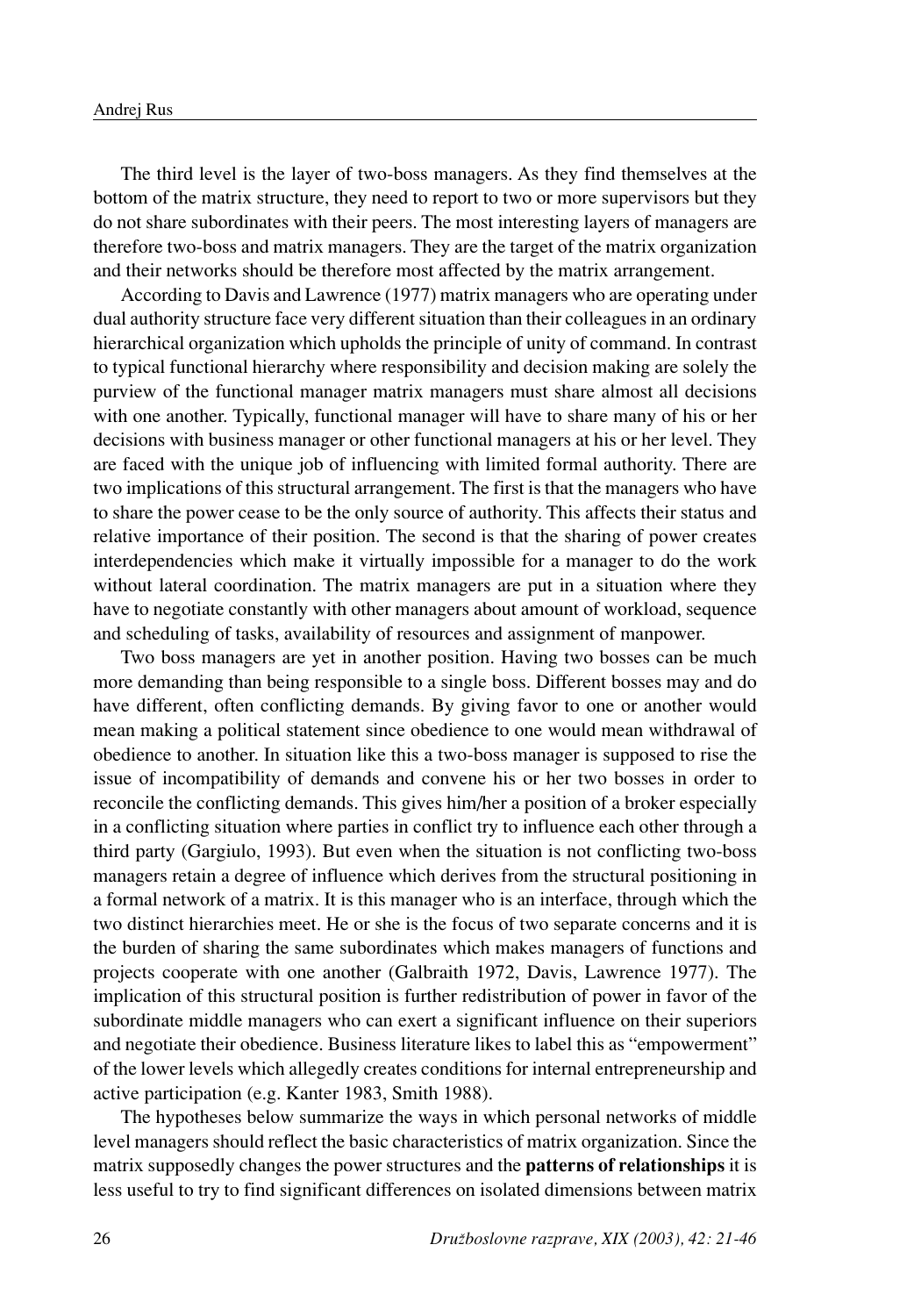and non matrix organizations. Instead we should pay full attention to the patterns of relationships and to the way in which they form into a system. The following hypotheses try to spell out the basic features of matrix relationships in terms of prominence of the core organizational ties. Since prominence reflects the power relationships it offers a convenient way of conceptualizing the organizational relationships.

## **3.1 Hypothesis 1**

*The prominence of immediate supervisors in a matrix is comparable to the importance of other hierarchical ties in an organization.*

The ideal typical depiction of bureaucratic organization usually emphasizes that the only legitimate channels of communication are the hierarchical channels of command. The commands, rewards, and opportunities are flowing from the top down making the hierarchical relationships of the utmost importance for any member of organization. Given the fact that jurisdictional areas are strictly delimited, a direct supervisor is ordinarily the only source of authority and hence, from the standpoint of a middle manager, the most important contact in an organization.

Power sharing principle of matrix structure should affect the importance of supervisors in a manager's network. Since the power is defined in terms of the extent to which others can be forced to follow one's command the amount of power is measured as the extent to which those to whom the command is directed are willing to comply and follow the orders. In a situation where there are multiple centers of power competing among themselves for deference, hegemony of a single source of power over the others is rendered obsolete. Instead, relative rather than absolute levels of power become important. Thus, the power can be viewed as a degree of dominance in the relational patterns and not simply as an attribute of a person or a position. Following this argument, the patterns of relationships in the networks of middle managers should be affected by the power sharing to the effect that the tie to their direct supervisor should loose its exclusive centrality and become comparable to the importance of ties with other contacts in the organization. A direct boss who in a functional hierarchy could be expected to be the most important contact in the networks of his/her subordinate managers should in the matrix context enjoy only a part of attention comparable to what is received by others in the network. In particular his or her importance in the networks of middle managers should approach the importance of the second boss as well as the importance of the peer managers in the matrix.

## **3.2 Hypothesis 2**

*The pressure for lateral coordination and cooperation makes the ties with peer managers and other lateral contacts as important as those with the contacts in the hierarchical chain.*

A defining feature of a matrix organization is the presence of other matrix managers in a managerial network with whom a manager has to share subordinates, resources, information and plans. According to the matrix theory lateral ties in general and the ties with other matrix managers in particular should be as important as the direct supervisory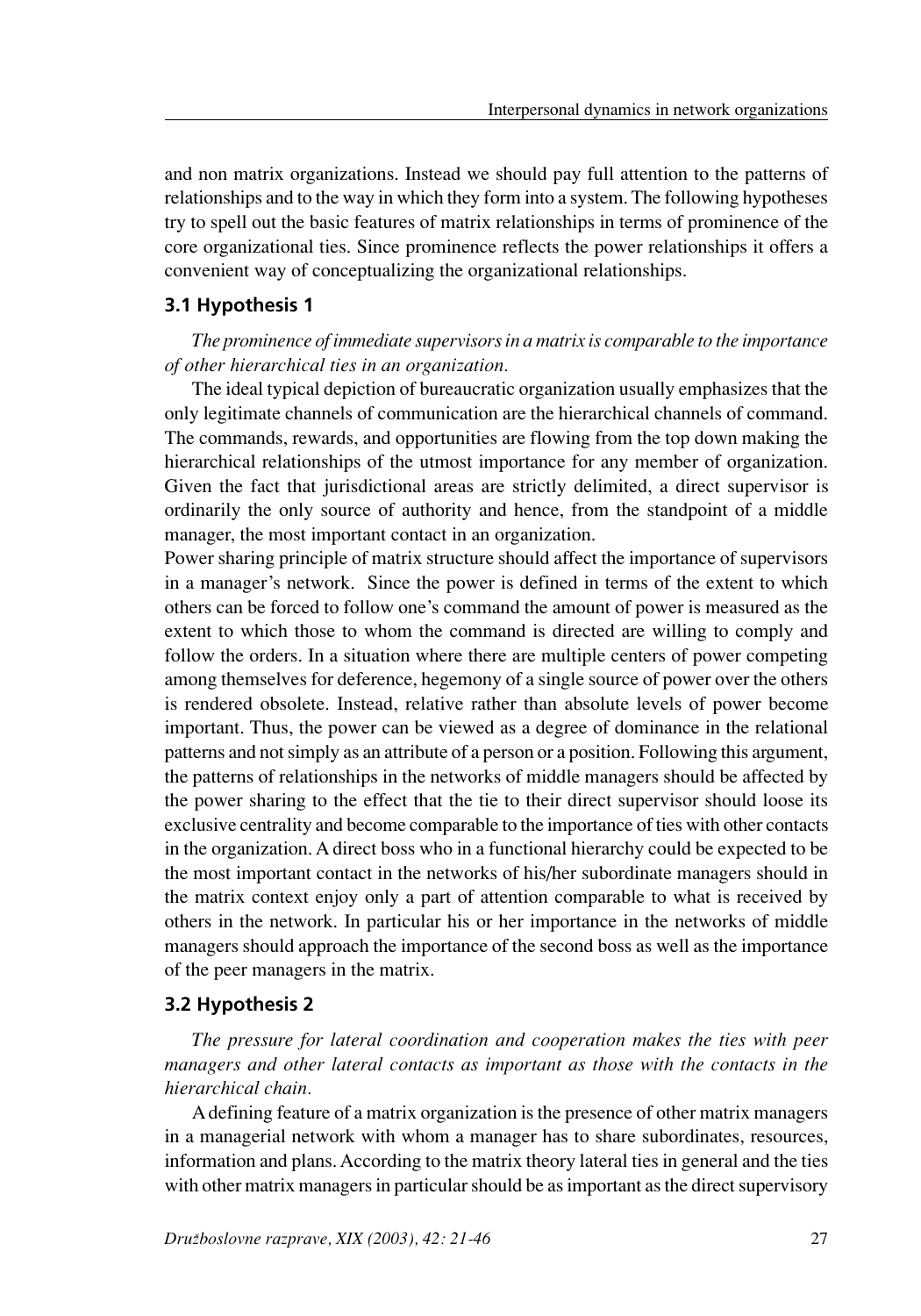ties. Since the presence of lateral ties doesn't convey much information about the extent and dynamics of lateral interaction we need to focus on the extent to which these ties are employed and utilized. If the matrix theory is right than the pressures for lateral cooperation and coordination should make lateral contacts important in the personal networks of a middle manager.

## **3.3 Hypothesis 3**

*The strategic positioning of the subordinates as brokers between two bosses should earn them a place in the networks of their immediate bosses as the contacts with a significant (non-zero) importance.*

Similar to the argument described above, the influence of a subordinate should be reflected in the network of his or her supervisors. Since the supervisors depend to a significant degree on the capacity of their subordinates to integrate various demands originating from different hierarchies their critical role should earn them a degree of influence over their supervisors. Again, since the subordinates constitute a part of the formal network of their supervisors it is not the presence but the degree of utilization of a tie with a subordinate which is of our concern. Therefore, we look at the relative importance of subordinates in the networks of their bosses in comparison with supervisory and lateral ties. The importance of subordinates will of course not equal the importance of other ties in a managerial network but should be considered important enough to constitute an integral part of a managerial network.

#### **3.4 Hypothesis 4**

## *In matrix organizations conflicts tend to be integrative, i.e. they tend to occur most often between the manager and the most prominent contacts in his/her networks.*

Numerous authors have noted that the principle of power sharing in a matrix firm induces a degree of competition and conflict among middle managers (Burns, Stalker, 1961, Argyris, 1967, Davis, Lawrence, 1977). However, conflicts do not always have detrimental effect on integration. Blau (1977, 1984) actually argued that the frequency of conflicts increases with the frequency of contacts, but as long as these conflicts are dispersed rather than consolidated they do not inhibit integration. Multiple command structure of matrix organization is designed to increase mutual interdependencies among middle managers forcing them to coordinate their activities among themselves. As the amount of interaction increases the conflicts become more frequent. But at the same time conflicts have to be resolved as they occur since the work in a matrix can not be done in isolation which is what should prevent avoidance of conflicting relationships and their segregation in an organization. We therefore expect that the managers should be in conflict with those with whom they are in the most intensive relationships, i.e. with their most central contacts. The reverse would indicate that they tend to avoid conflicting relationships and try to isolate their networks from them what may eventually lead to segregation of ties and inhibit integration.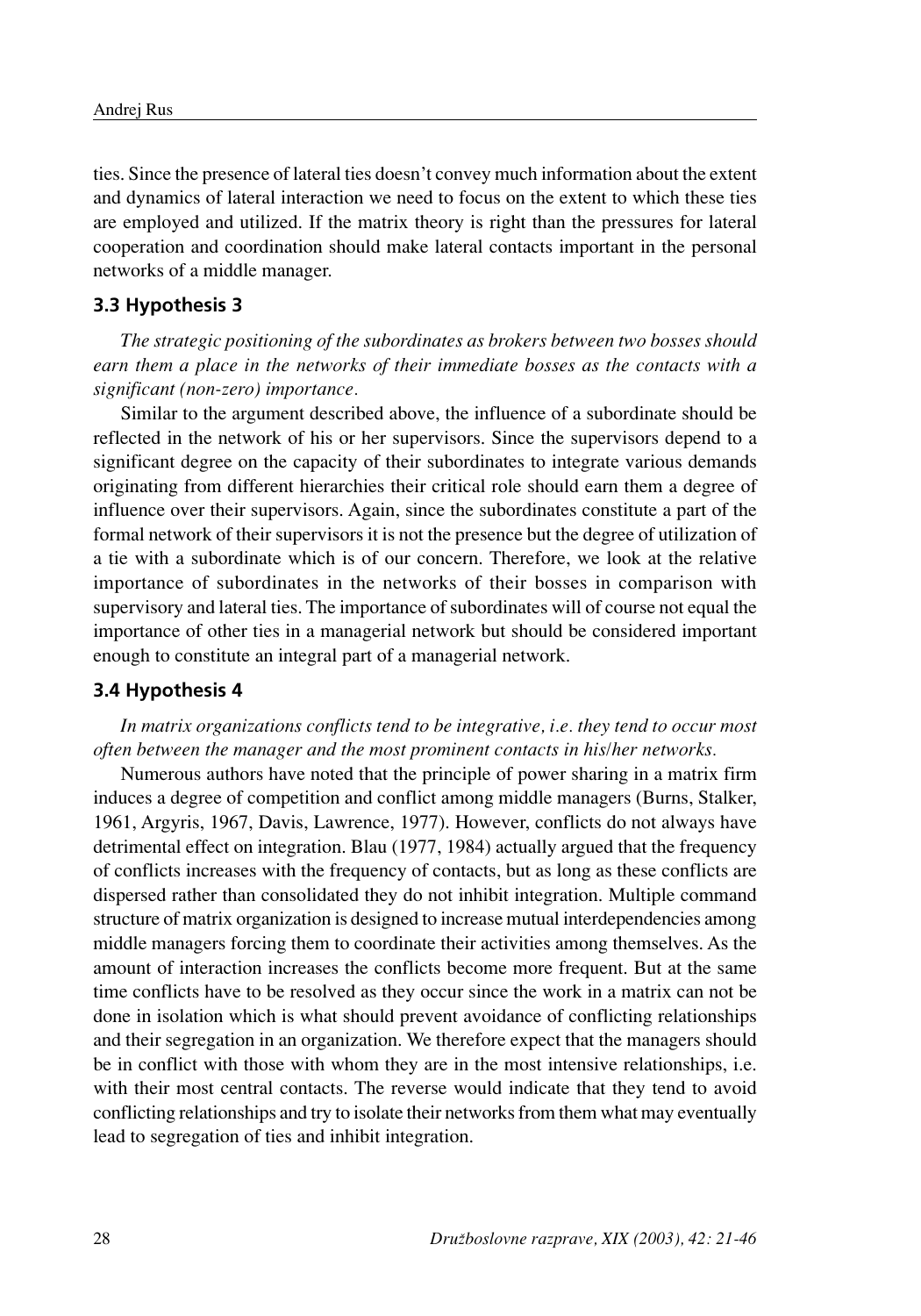#### **3.5 Hypothesis 5**

*The middle managers maintain short-term relationships in their networks and are weakly committed to them.*

Matrix organization represents an attempt at making an organization more flexible by opening up possibilities for the managers to create their own support structures in addition to their formal relationships. It is argued that active networking should help the managers to fulfill their tasks more effectively by better utilization of organizational resources. These pressures for utilization of lateral ties create incentives for commitment to the organizational goals rather than local concerns and encourage middle managers to persist in their relationships within the firm only as long as they have a direct bearing on their work. As the tasks, problems, and opportunities change over time they can switch from old to the new relationships whenever they find it useful to do so. Avoidance of any firm, long-term commitments in their relationships should be reflected in a tendency of their relationships to be predominantly short-term.

#### **3.6 Hypothesis 6**

*Opportunities for contacts cut across the formal positions in an organization and are dispersed equally among them.*

This hypothesis summarizes one of the basic advantages that a matrix form is expected to have over bureaucratic structure, namely it should overcome the problem of segmentation of bureaucratic functions in the self contained entities (Kanter, 1983) and provide a basis for organization-wide integration. Lateral ties are those which are supposed to evolve into a prime coordinating mechanism and the matrix structure is expected to facilitate this process (Galbraith 1973, Mintzberg 1979). It is expected that the matrix structure lifts the barriers to organization-wide communication and improves the opportunities for contacts with any position in an organization. Unlike the bureaucratic structure which channels the interaction and communication in the vertical lines, matrix is expected to direct them in both hierarchical and lateral channels thereby improving opportunities for contacts with all positions in an organization. In particular, the opportunities for lateral engagement should become equal to the opportunities of vertical exchange.

The first three hypotheses are not independent among themselves. Together they describe a pattern of relationships that a matrix organization is expected to configure in a personal network of a middle manager. An overwhelming characteristics of the expected pattern of relationships is a general leveling of power and influence in the matrix structure. The power pertaining to a formal position is expected to be leveled off by the leverage that the matrix managers can apply themselves or expect from others in a matrix organization. The general leveling of power should have the effect described by the last three hypotheses. The opportunities of contacts should extend beyond functional hierarchy. This increase should induce more conflicts which should not turn into long term feuds and disintegrative warfare since the high levels of interdependence and the short term commitments does not encourage it.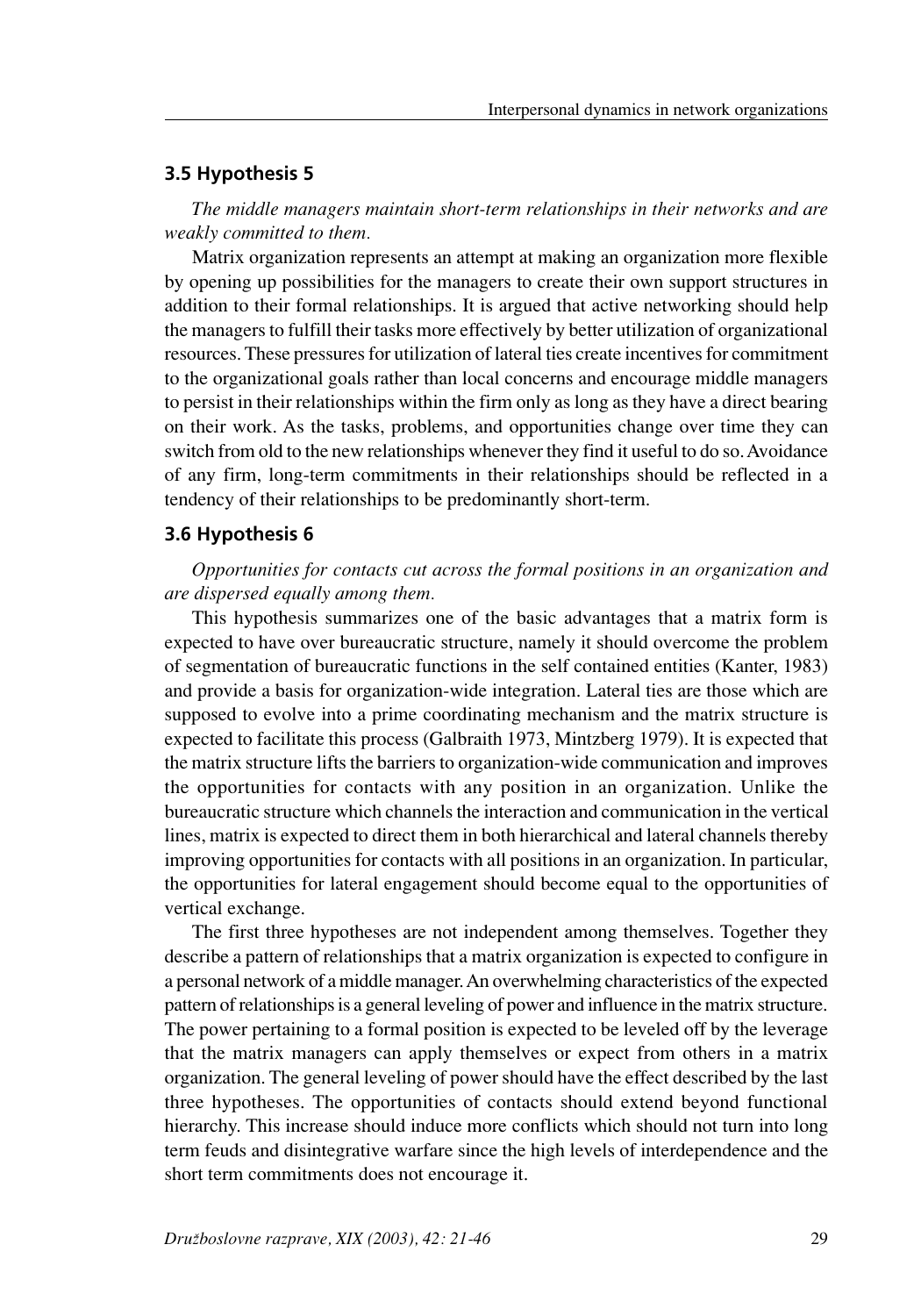# **4. The Data**

The data come from a research project which had a different purpose from the one we pursue in this paper - that of assessing the effect of the network efficiency of middle managers on the pace of their promotion (Burt 1992). The research focused on the middle managers in one of the largest American high technology manufacturers (which can not be named). In the fall of 1989 the firm employed more than 100,000 people with 3,303 middle managers defined as those who were occupying four managerial ranks below the rank of the vice-president. A stratified sample included 547 managers out of which more than one half returned the questionnaires that were mailed to them. The response rate was high compared to other sociometric research and in addition there were no non-response biases. High quality of the data however does not preclude the conceptual problems that usually face any secondary data analysis problem.

The company took pride in staying innovative not only in their products but also in their organizational structure. The matrix management has been introduced more than fifteen years ago which means that the organizational routines have been well established by the time the research was conducted. The company was frequently described and hailed as a successful implementation of this complex organizational design. The matrix arrangement was evident from the formal positions/roles of alters in a typical managerial network. In addition to the classical hierarchical relationships with direct supervisors and subordinates the networks included also the ties to matrix bosses representing the second dimension of a matrix hierarchy and the ties with other matrix managers with whom the managers have to coordinate his/her work. The contacts which lacked any formal role within the organization are referred to as informal relationships. Table 1 summarizes the distribution of the 3015 ties named by 284 managers, generated by nine name generator items according to the formal position of alters. An average managerial network included one supervisor, one matrix boss, one subordinate<sup>2</sup>, three matrix managers and five informal contacts.

| <b>Position of alter</b> | count | %    |
|--------------------------|-------|------|
| Hierarchical dimension   |       |      |
| <b>Direct Boss</b>       | 279   | 9.3  |
| <b>Matrix Boss</b>       | 318   | 10.5 |
| Subordinate              | 201   | 6.7  |
| Lateral Dimension        |       |      |
| Matrix manager           | 870   | 28.9 |
| Informal contact         | 1347  | 44.7 |
| Total n of ties          | 3015  | 100  |
| N of managers $= 285$    |       |      |

**Table 1: Distribution of ties by formal position of alters**

The organizational position of the alters to which an ego had ties is the key independent variable. The dependent variable is built around the concept of importance i.e. prominence of ties. We operationalize the prominence of ties in terms of its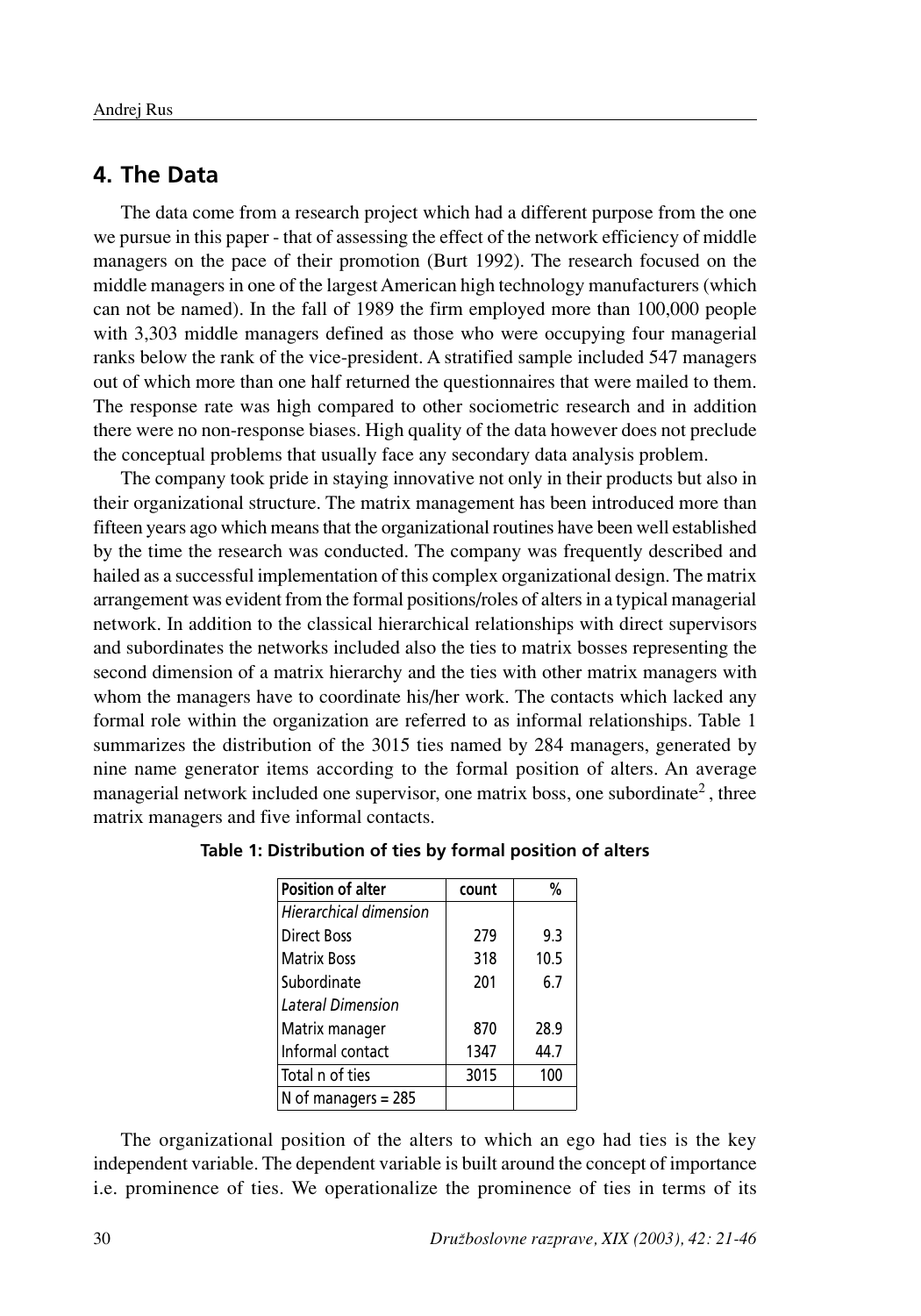multiplexity or multistrandedness: the higher the number of different contexts in which a tie is activated the more prominent the tie (Minor, 1983 for brief discussion of the concept and its use).

Network analysts have given the multiplexity different interpretations depending on their research agenda. Those who studied the networks in new urban communities were concerned with personal networks as the sources of social support. They interpreted multiplexity as a sign of an intimate relationships with high stability and durability. They argued that a multiplex tie is hard to break since the failure in one context of exchange would not break the tie. Empirical results corroborated this theory. Multiplexity was found to be positively associated with closeness and intimacy of relationships which was considered to have a positive contribution to viability of personal communities and support networks in the fragile modern environments (Fisher,1982, Wellman, Carrington, Hall 1988). By focusing on social support this research limited itself on intimate personal communities based on symmetrical relationships, mutuality, and high levels of trust.

Organizational realities are a distant departure from the world of personal communities. They are systems of power and control marked by inequality of status and rewards. The approach which derives from the theory of power based on exchange theory seems much more appropriate for organizational analysis (Blau, 1964). For the exchange theory the key feature of a relationship is the direction of the exchange which determines who has power over whom. According to Emerson (1976) power is a function of dependence. Cook (1982) argues that exchange networks should be viewed as structures of resource dependencies among sets of actors. According to this theory, a manager who is activating the same tie in multiple exchange contexts is seen as lacking alternatives and being dependent on a single tie for multiple resources. Thus, multiplexity relates directly to the dependence of a manager on a particular tie. From a point of view of a dependent manager a multiplex tie signals the dependence on a certain exchange partner. The higher the degree of resource dependence on a particular tie the more often a dependent manager would cite a given contact and the higher the degree of multiplexity of such a relationship.

The prominence of tie is calculated as a sum of the citations of a particular alter across four different contexts. The four contexts were invoked by four questions asking about 1) with whom one confides, 2) who is a source of valuable advice, 3) who is the buy-in person, and 4) who could be consulted about the change of the job. If a person was cited on all of the four questions he/or she got the score 4, if a person has not been cited on any of these four the score was 0.

# **5. Results**

To establish relative importance of ties to different positions we look first at the table 2. It presents the distribution of the answers to the question: "Of all the people you know in the firm, who do you see as your single most important contact for your continued success within the firm?". The results clearly show that the most important contacts are chosen predominately among direct supervisors and, to a lesser degree, among matrix bosses. All other positions seem to be less important to the managers. This result refers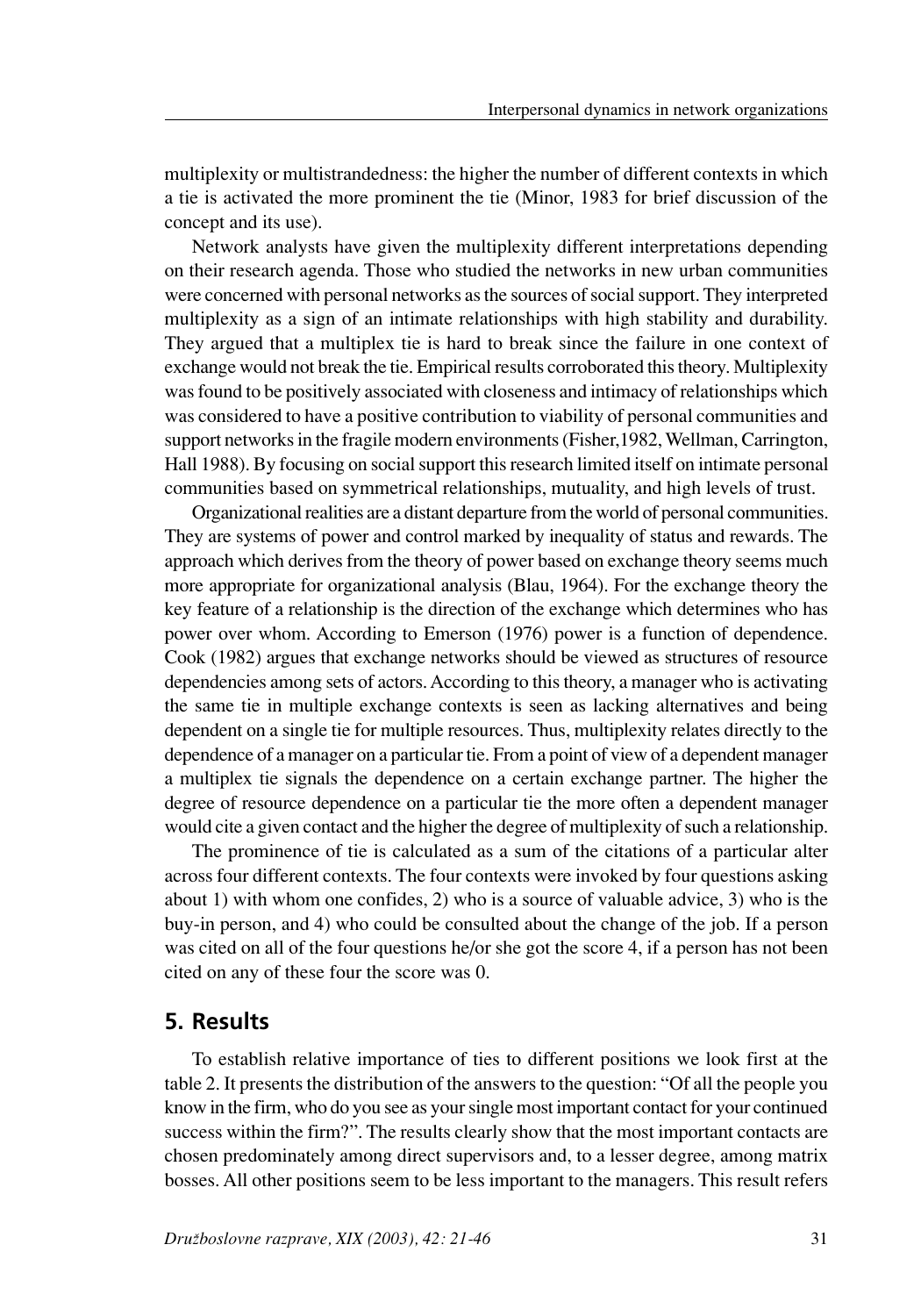only to a single most important contact. While the result is telling, the question itself is limiting. However it sets a comparison for our next table and serves as a check of external validity of the concept of prominence.

| The position of alter | The most important contact |      |  |  |
|-----------------------|----------------------------|------|--|--|
|                       | Yes                        | Νo   |  |  |
| Direct Boss           | 106                        | 173  |  |  |
|                       | (17.1)                     |      |  |  |
| <b>Matrix Boss</b>    | 62                         | 256  |  |  |
|                       | (6.5)                      |      |  |  |
| Subordinate           |                            | 200  |  |  |
|                       | $(-4.5)$                   |      |  |  |
| Matrix manager        | 54                         | 816  |  |  |
|                       | $(-3.9)$                   |      |  |  |
| Informal contact      | 62                         | 1285 |  |  |
|                       | $(-8.2)$                   |      |  |  |
| n of managers         | 285                        |      |  |  |

**Table 2: The most important contact by position**

*Note: The distribution of answers to the question: Of all the people you know in the firm who do you see as your single most important contact for your continued success within the firm? The figures in brackets are adjusted standardized residuals obtained from a table of the positions by the question (Y/N). The high positive value indicates that the frequency highly exceeds the expected while a large negative one indicates that the frequency is much less than the expected one. Standardization of the residuals make them comparable among themselves. Since residuals are symmetric they are reported only for 'yes' column. The residuals in 'no' column are the same with the opposite sign.*

To derive a more comprehensive measure of importance we calculated a measure of prominence based on multiplexity as described above. The table 3 presents joint distribution of ties according to their position and multiplexity. First, we look at the relative prominence of direct supervisors. The results seem to be congruent with those from the table 2. The ties with direct bosses tend to be disproportionally more complex than the ties with any other position within the firm. This similarity provides justification for our decision to use complexity as a measure of importance of the ties with a particular position.

On the substantive grounds the result contradicts the hypothesis that the prominence of a direct supervisor should be comparable to that of other positions in the matrix. The result does not show only a minor discrepancy between the data and theory. The importance of supervisors is incomparably higher than of any other position strongly disproving the hypothesis. According to matrix theory the power of the direct supervisors should be shared with the matrix bosses resulting in equal importance of both positions. The results are far off from what the theory would expect. The matrix bosses are not nearly as important as the direct supervisors.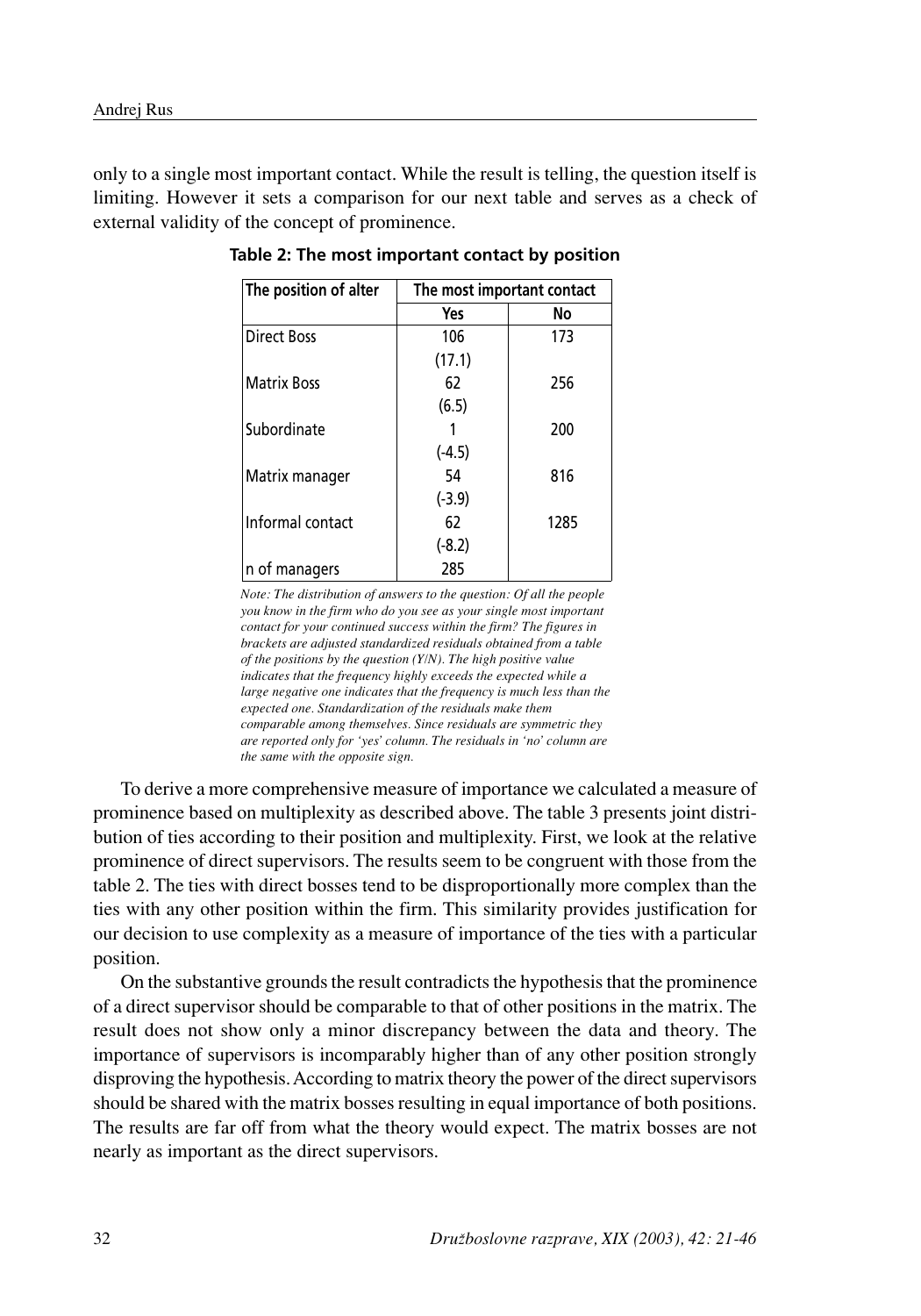| Prominence | <b>Direct Boss</b> | <b>Matrix Boss</b> | <b>Subordinate</b> | <b>Matrix manager</b> | Informal contact |
|------------|--------------------|--------------------|--------------------|-----------------------|------------------|
| 0          | 35                 | 57                 | 112                | 78                    | 236              |
|            | $(-2.1)$           | (.4)               | (15.0)             | $(-7.6)$              | (.4)             |
| 1          | 68                 | 175                | 59                 | 465                   | 783              |
|            | $(-9.5)$           | (1.3)              | $(-6.5)$           | (1.5)                 | (6.6)            |
| 2          | 70                 | 55                 | 19                 | 202                   | 213              |
|            | (3.0)              | $(-.6)$            | $(-3.4)$           | (4.2)                 | $(-3.5)$         |
| 3          | 61                 | 21                 | 10                 | 95                    | 104              |
|            | (7.3)              | $(-2.0)$           | $(-2.3)$           | (1.5)                 | $(-3.2)$         |
| 4          | 44                 | 10                 |                    | 28                    | 9                |
|            | (13.0)             | (.1)               | $(-2.2)$           | (.3)                  | $(-6.8)$         |
| Total      | 278                | 318                | 201                | 868                   | 1345             |
| Mean       |                    |                    |                    |                       |                  |
| prominence | 2.04               | 1.22               | .65                | 1.46                  | 1.16             |
| $N = 3010$ |                    |                    |                    |                       |                  |

**Table 3: The prominence of ties by position of the tie**

*(For figures in brackets see Notes bellow the Table 2).*

**Significant differences in mean prominence between positions:a**

|   | Direct boss      |   |         |   |   |  |
|---|------------------|---|---------|---|---|--|
|   | Matrix boss      | * |         |   |   |  |
| 3 | Subordinate      |   | $\star$ |   |   |  |
| 4 | Matrix manager   |   |         | ÷ |   |  |
|   | Informal contact | * |         | ÷ | ÷ |  |
|   |                  |   |         |   |   |  |

 *a significance level at p<.05*

Similarly, the lateral ties seem to be under utilized and hence, less important than the ties with direct supervisors. In fact, the matrix bosses have a slight tendency of being consulted in one or two different contexts. But relatively speaking they are not nearly as important as the direct bosses. They are consulted primarily in two contexts i.e. as general confidant ties or/and as a source of buy-in support. The contacts that are named as essential sources of buy-in for initiatives that a manager can propose are those who can significantly affect the success of an initiative. They are usually the members of different groups who would need to commit their resources to a proposed project and who can therefore block an initiative. In short, they are those who need to be consulted in order to minimize the chance that they will apply their negative power and block a proposed project. Low complexity of matrix bosses seems to indicate that the contacts are far from cooperative. They seem to be maintained primarily as a result of functional exigencies that a matrix imposes on managers but they do not have the importance comparable to that of the direct supervisors. But apart from this, they tend not to be utilized for any other purpose. Their prominence is therefore much more limited than expected by the theory. The lateral ties which should evolve in a cooperative and integrative system seem to be used only selectively for limited purposes only. We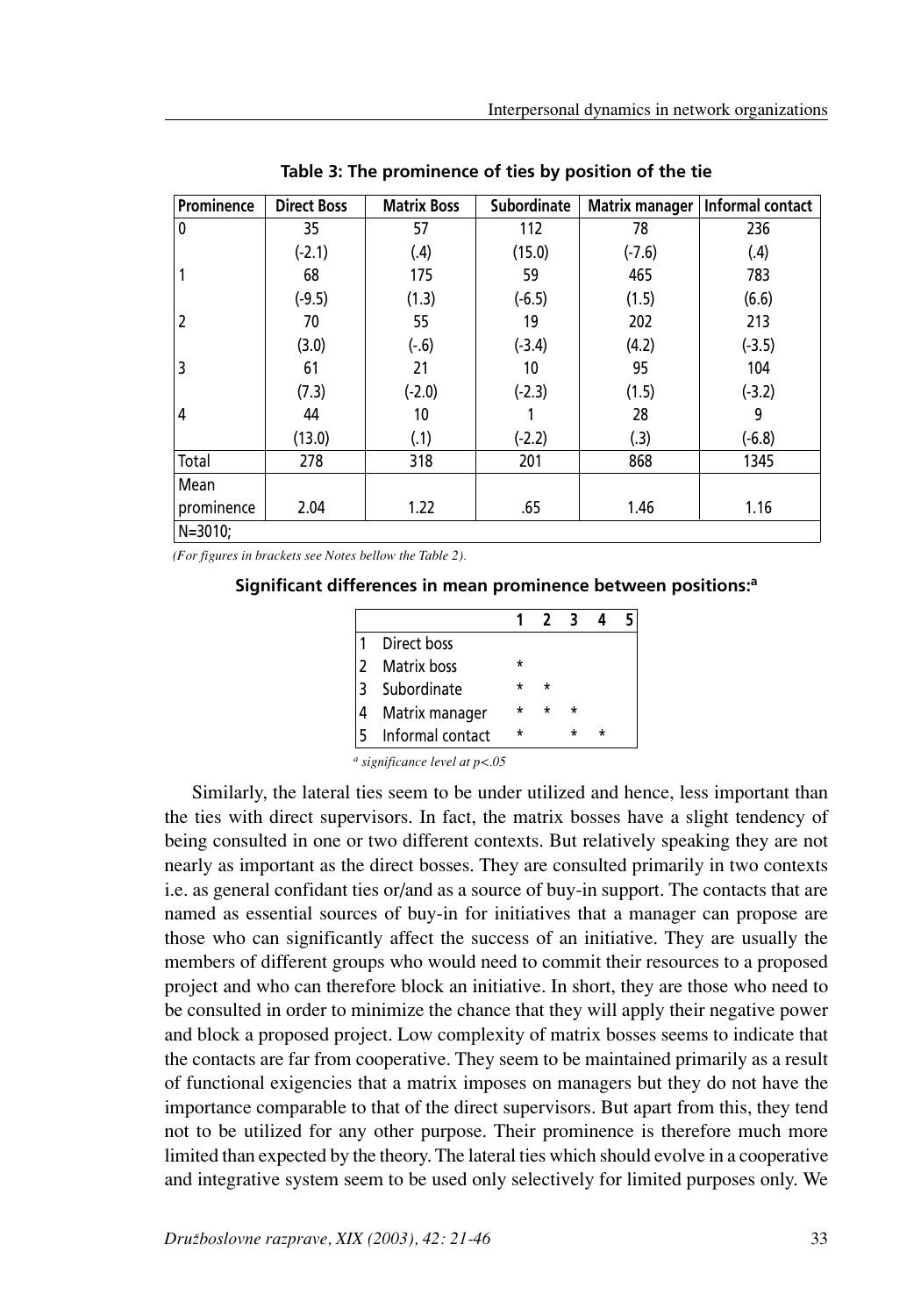suspect that even this has to do more with the elimination of the threat than with any serious attempt at building cooperative ties. Had the managers pursued laterlal ties with the aim to establish organization wide cooperation, the prominence of lateral ties would have been equal or greater to the prominence of direct supervisors.

Informal contacts are noninstitutional part of lateral networks. They are the contacts that are not identified as occupants of any formal role but who are explicitly named as active contacts. Their prominence or rather their lack of prominence is evident from the table 3. They tend to enter the network as either extremely valuable contacts in the past or as the most frustrating ties. Matrix theory expected lateral ties to carry similar or even greater importance than the supervisory relationships. In particular, it is argued that the matrix form should enable networking to go beyond formal positions in order to exploit the potential scattered around an organization. But no such evidence is found here. On the contrary, we find that the prominence of direct supervisors is unparalleled and that the prominence of the lateral ties does not even approach it. If formal lateral contacts (i.e. matrix bosses) bear a small degree of prominence the informal ones are even less prominent.

The results regarding the prominence of subordinates also contradict the expectations of the theory. Namely, the prominence of the subordinates tend to be nil compared to all other ties. This result is surprising for two reasons. First, the question asked to name only the most promising and successful subordinate. This made the managers name only their favorite subordinate whom they respect and one would expect that they would have at least some importance for their supervisor. Second, the structural position of interface in dual authority system should give them some leverage and resulting prominence. Instead the subordinates entered the managerial network by virtue of the way in which the questionnaire was structured and not by virtue of their at least marginal importance. If we try to speculate about these results we are tempted to portray managers as distinguishing among the subordinate managers who are threatening to his/her position and those who are not. Those whose ability might compete and eventually jeopardize their bosses authority may be perceived as able but not as the most favorite subordinates. It should not come as a surprise if the managers would tend to name only the non-threatening subordinates as their favorite contacts who would understandably, have no importance in their networks. But we have no empirical evidence that this may indeed be so.

Overall pattern of networks of middle managers reveals the following picture: managers are heavily involved with their direct supervisors while they pay little attention to their matrix bosses. They utilize their lateral ties only for special occasions related to their immediate task and they seem to avoid the opportunities to expanding them in the direction of extensive cooperation. Their prominence seems to be deriving from the formal position i.e. from the fact that they need to be consulted. When this formal constraint is not present the prominence is even lower, as the comparison between the formal and informal lateral ties amply demonstrates. Adding to the picture is a complete absence of any importance of the subordinate managers.

Overall pattern of relationships is therefore quite different from the predictions of the theory. The last line in the table 3 reports the mean complexity of each position.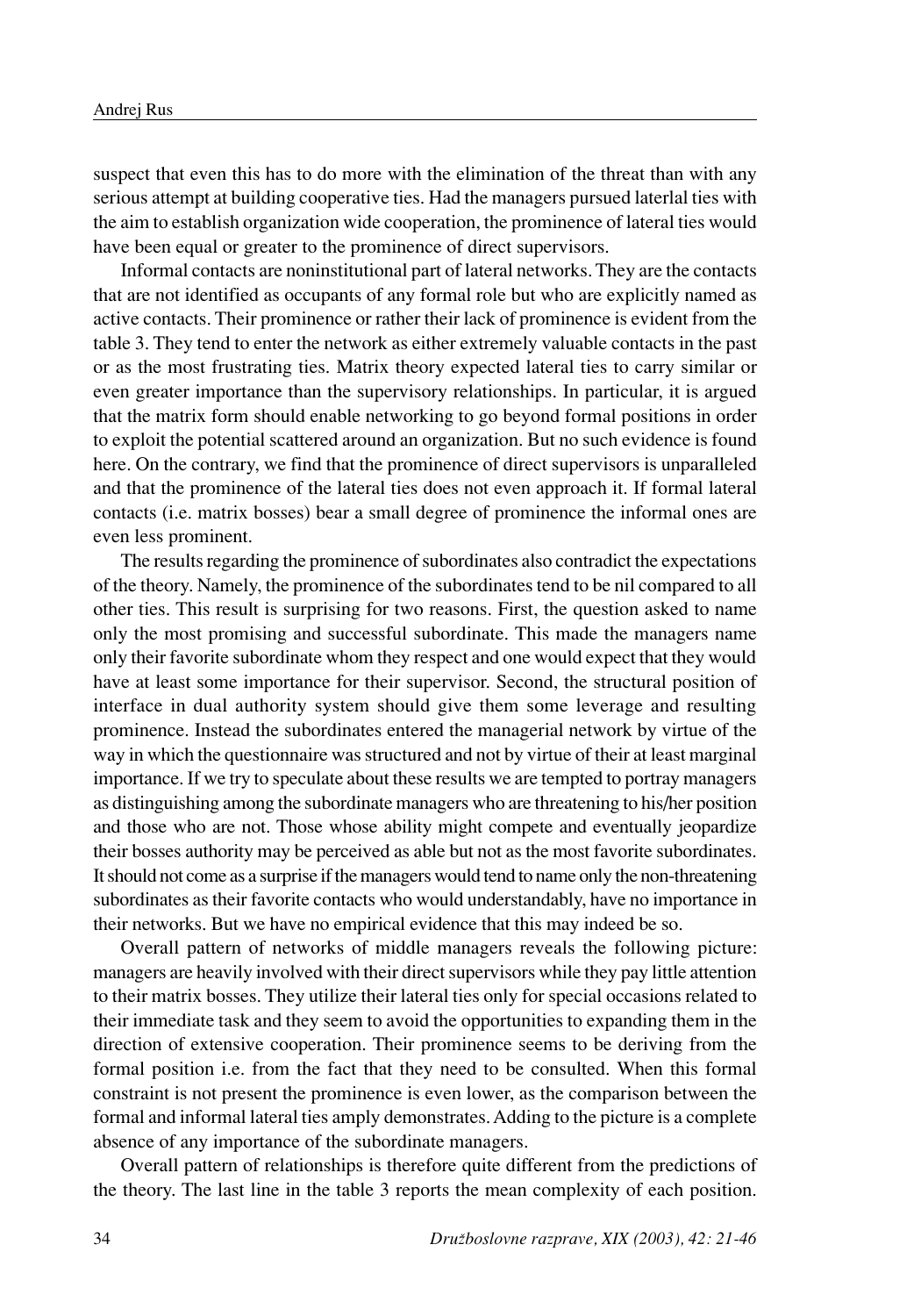While the measure of prominence is admittedly crude, the results nevertheless add to the description of the general network pattern. By far the most important are direct bosses with the mean complexity 2.04 followed distantly by laterally located matrix managers (1.46). Matrix bosses and informal contacts have the same mean complexity (1.22 and 1.16 respectively) while the importance of subordinates lags well behind (.65). All the groups differ significantly among themselves with the exception of matrix bosses and informal ties. Again, the line of direct supervision is the one which carries the most of the importance in the networks of middle managers.

According to theory, management of conflict and its integration in the everyday organizational routines should be facilitated by the matrix organization. We located the conflict by asking the managers: "who has made it the most difficult for you to carry out your job responsibilities?". The distribution of answers across formal positions in the table 4a reveals only that the conflict is dispersed with regards to organizational roles. There is a slight tendency for a conflict to occur with informal ties more often than with others but it is not enough to base firm conclusions. More telling is the relationship between the importance of a tie and a conflict. Table 4b shows that this relationship is negative; the conflict is predominantly limited to those with whom one has no relationship. This contradicts the expectations of the matrix theory which assumed that the conflict would occur as a result of extensive exchange. Successful resolution of conflict would imply that the conflict would not terminate or limit utilization of a tie. Instead they should both occur together; the more prominent the tie the higher the probability of conflict. The results show just the opposite. The conflicting ties are excluded from the exchange and segregated by the avoidance. Thus, the conflict seems to be poorly integrated into the organizational routines.

| The position of alter | The most obstructive contact |          |  |  |  |
|-----------------------|------------------------------|----------|--|--|--|
|                       | Yes                          | No       |  |  |  |
| <b>Direct Boss</b>    | 30                           | 249      |  |  |  |
|                       |                              | (1.3)    |  |  |  |
| <b>Matrix Boss</b>    | 32                           | 286      |  |  |  |
|                       |                              | (.9)     |  |  |  |
| Subordinate           | n                            | 201      |  |  |  |
|                       |                              | $(-4.5)$ |  |  |  |
| Matrix manager        | 61                           | 809      |  |  |  |
|                       |                              | $(-2.1)$ |  |  |  |
| Informal contact      | 140                          | 1207     |  |  |  |
|                       |                              | (2.9)    |  |  |  |
| n of managers         | 285                          |          |  |  |  |
| Total n of ties       | 3015                         |          |  |  |  |

|  | Table 4a: Obstructive contacts by position |  |  |  |
|--|--------------------------------------------|--|--|--|
|--|--------------------------------------------|--|--|--|

*Note: Crosstabulation of answers to the question: Who among the people in the firm has made it the most difficult for you to carry out your job responsibilities? (For figures in brackets see Note bellow the Table 2).*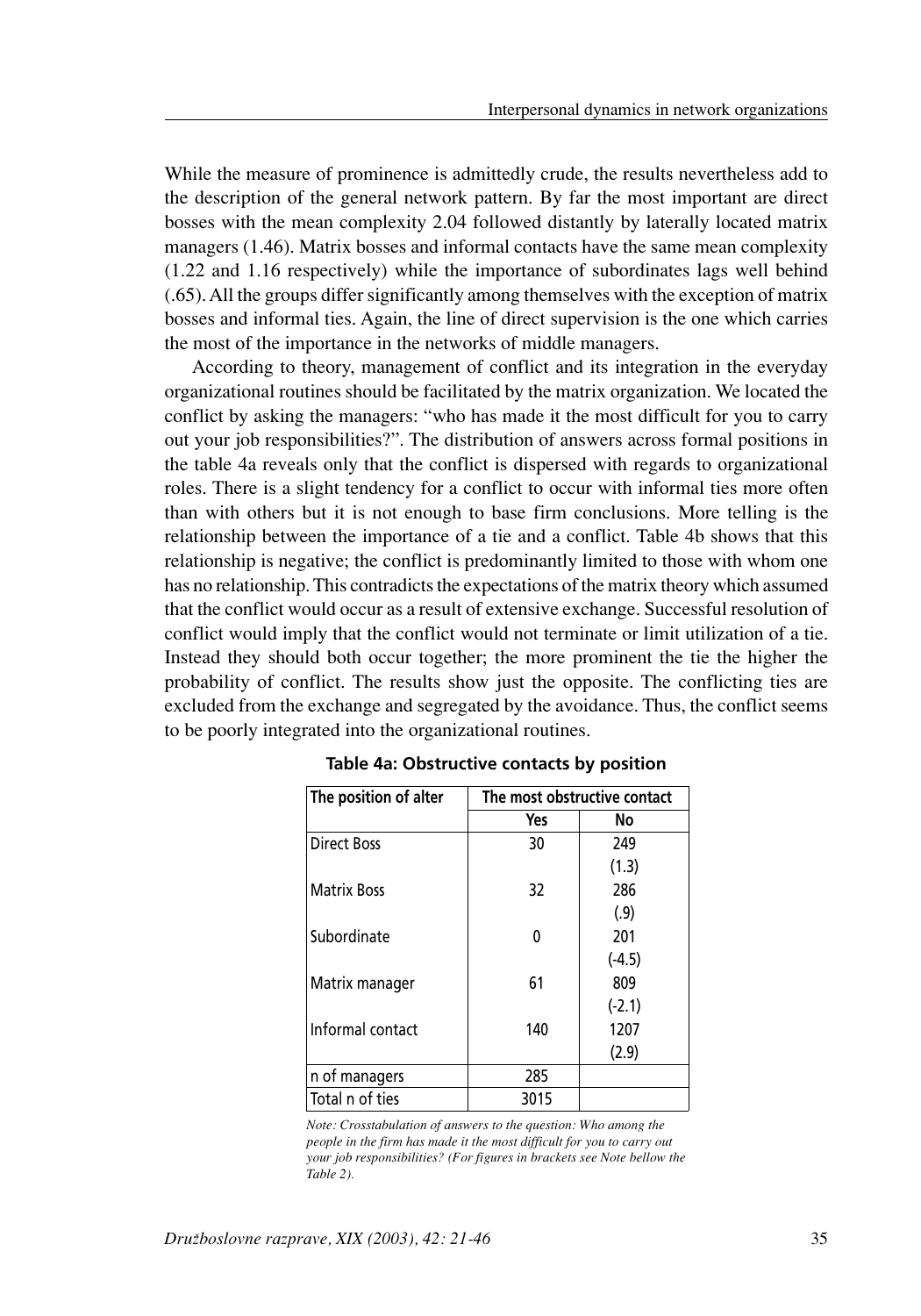| Prominence      | The most obstructive contact |      |  |  |
|-----------------|------------------------------|------|--|--|
|                 | Yes                          | No   |  |  |
| 0               | 189                          | 329  |  |  |
|                 | (24.7)                       |      |  |  |
|                 | 54                           | 1496 |  |  |
|                 | $(-10.5)$                    |      |  |  |
| 2               | 11                           | 548  |  |  |
|                 | $(-6.3)$                     |      |  |  |
| 3               | 6                            | 285  |  |  |
|                 | $(-4.2)$                     |      |  |  |
| 4               | $\overline{2}$               | 90   |  |  |
|                 | $(-2.3)$                     |      |  |  |
| n of managers   | 285                          |      |  |  |
| Total n of ties | 3010                         |      |  |  |

**Table 4b: Obstructive contact by prominence**

*Note: Crosstabulation of answers to the question: Who among the people in the firm has made it the most difficult for you to carry out your job responsibilities? (For figures in brackets see Note bellow the Table 2).*

Table 5 presents the evidence about the duration of ties in a matrix. Short term relationships and weak commitments are considered to be almost definitional characteristics of matrix: "we are dealing with temporary, cross-functional task groups operating within a framework of permanent functional departments and intersecting lines of project authority" (Baber, Bartlett, Dennis, 1990: 248). Shifting task groups make numerous ties transient. The results show a general tendency of duration of tie to be negatively associated to the frequency of contact: the longer one knows his/her contact the less frequent they see each other. While the difference between the ties which are maintained either on the daily or on the weekly basis do not differ significantly the ties which are enacted monthly or less than monthly have significantly longer duration than the more frequent ties.

|            | Mean |          |         |         |  |
|------------|------|----------|---------|---------|--|
| Daily      | 5.76 |          |         |         |  |
| Weekly     | 5.70 |          |         |         |  |
| Monthly    | 6.80 | $\star$  | $\star$ |         |  |
| Less often | 8.09 | $^\star$ | $\star$ | $\star$ |  |

Table 5: Duration of ties<sup>a</sup> by frequency of contact

 *a Duration of ties is measured by how long a respondent has known the alter.*

The way in which opportunities for contacts are distributed among the positions in the organization is evident from the table 6. The closest indicator of contact opportunity in the data is the frequency of contacts. Although an unconventional measure for the concept of our concern, frequency of contacts do reflect opportunities for contacts. Frequency of contacts are the result of choice which is structured by organizational rules and norms and can thus be regarded as indicating contact opportunities within an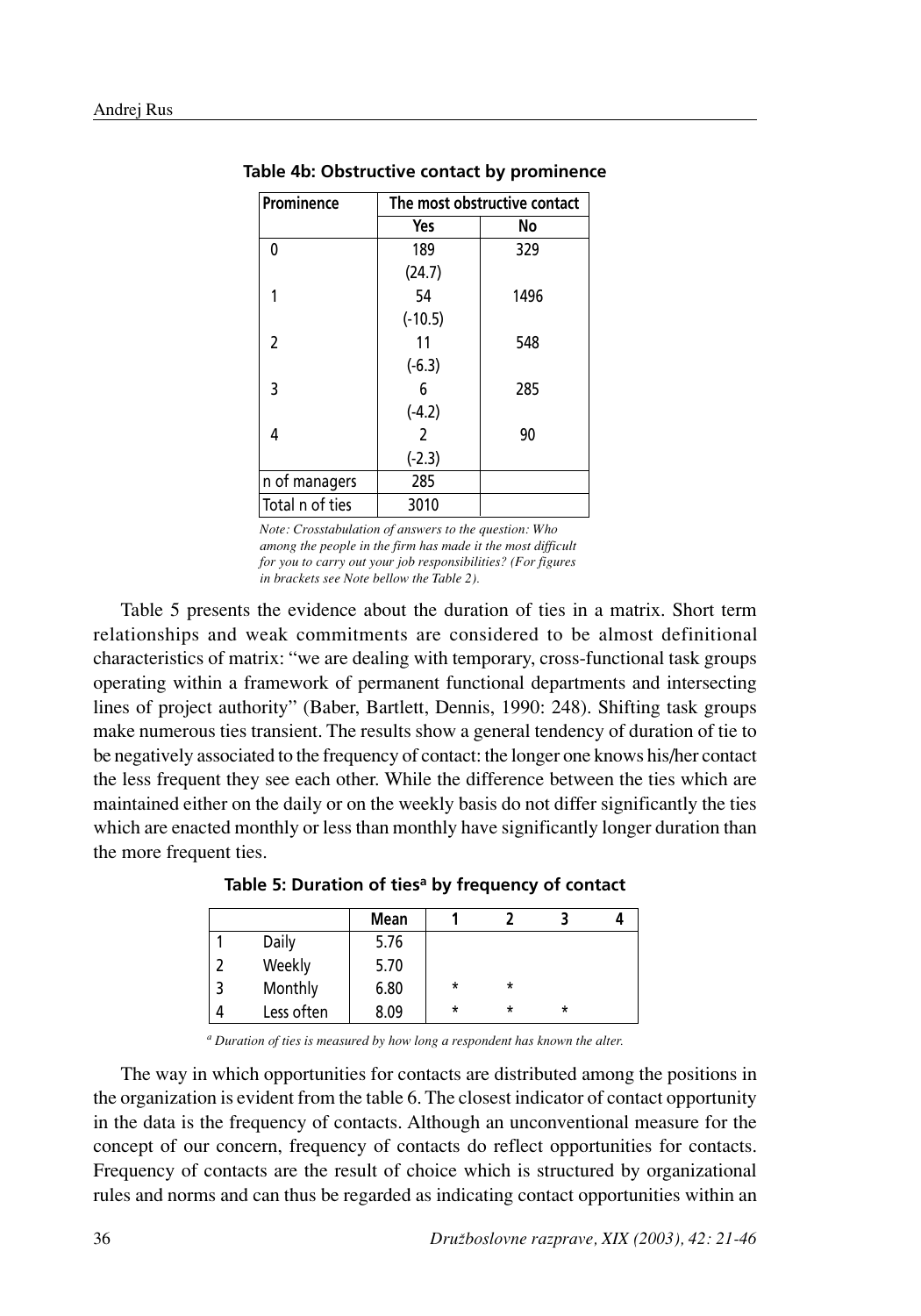organization. The most frequent contacts occur along the narrow lines of bureaucratic hierarchy. The most frequent contacts are maintained with subordinates. Majority of them are maintained on a daily basis. This is not a surprising finding by itself since the supervision of the subordinates is one of the basic tasks of the managerial position. But combined with the fact that the subordinates are also the least important contacts gives the findings at first sight a paradoxical character. But the inconsistency is an important indication of the fact that the measures of importance and frequency are independent from one another describing different phenomena. On more substantive grounds, it means that dependency relations do not evolve around the most frequently used ties but rather around those formal positions that are vested with significant organizational resources.

| Frequency of a tie   Direct Boss |          | <b>Matrix Boss</b> | <b>Subordinate</b> |          | Matrix manager   Informal contact |
|----------------------------------|----------|--------------------|--------------------|----------|-----------------------------------|
| daily                            | 106      | 111                | 131                | 199      | 126                               |
|                                  | (6.5)    | (5.8)              | (15.4)             | (.4)     | $(-15.4)$                         |
| weekly                           | 116      | 71                 | 48                 | 270      | 251                               |
|                                  | (6.6)    | $(-1.2)$           | $(-.3)$            | (4.8)    | $(-7.3)$                          |
| monthly                          | 36       | 53                 |                    | 238      | 334                               |
|                                  | $(-4.0)$ | $(-2.5)$           | $(-6.6)$           | (4.4)    | (3.3)                             |
| less often                       |          | 63                 |                    | 111      | 547                               |
|                                  | $(-9.1)$ | $(-1.9)$           | $(-8.2)$           | $(-9.5)$ | (19.2)                            |
| Total                            | 265      | 298                | 187                | 818      | 1285                              |
| $N = 2826$                       |          |                    |                    |          |                                   |

**Table 6: Frequencies of ties by different positions**

 *Note: missing 189 cases; (For figures in brackets see Notes bellow the Table 2).*

The other two hierarchical ties, the ones with direct supervisors and matrix bosses are maintained daily or weekly although to a lesser degree than those with the subordinates. As we move to the lateral dimension the ties become less frequent. The ties with matrix managers are either weekly or monthly while those with informal contacts tend to occur less often than on a monthly basis. This table fails to provide the support for the hypothesis that the opportunities for contacts should be dispersed among all organizational roles and positions. On the contrary the data indicate that the contact opportunities are structured around hierarchical rather than lateral positions thus defying one of the most important expectations about the integrative capacities of the matrix form.

To summarize, only one of the six hypotheses has been substantiated by the data. The expected redistribution of power and corresponding equalization of the importance of organizational positions/roles was not documented. Neither we found evidence of the integration of conflict into organizational routines or a dispersed pattern of the opportunities for contacts. The only finding which seems to be in congruence with the predictions of the matrix theory is the indication of a tendency of contacts to be of short rather than long duration. The results clearly refute the theory and demand another explanation which is attempted in the next section.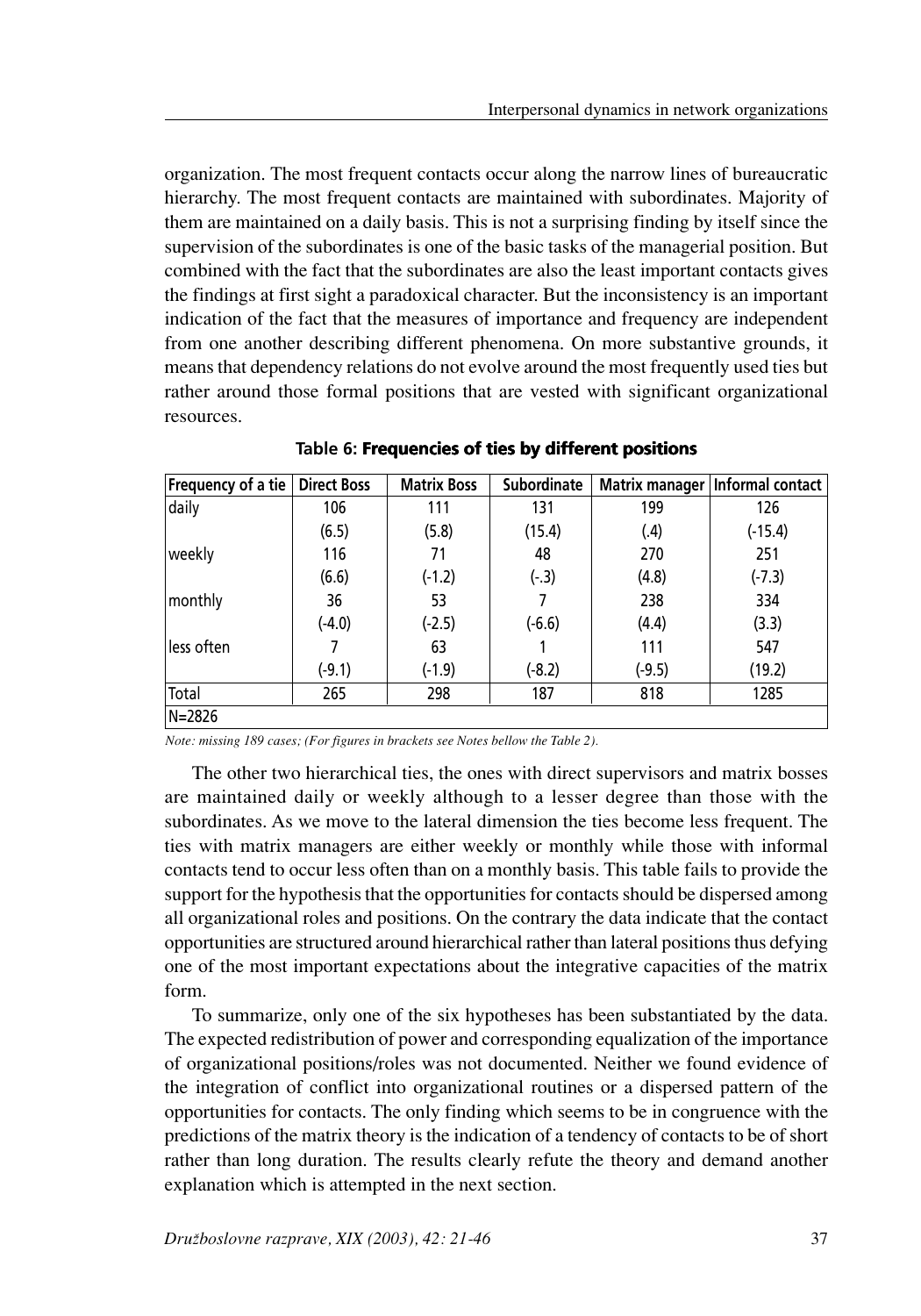# **6. Discussion: Dependency without Patronage**

Recent research has put the merits of matrix organization in question. Burns (1989) who investigated various structural features of matrix organizations in 315 hospitals could not find any structural determinants of matrix complexity, stability of form, and its survival. Barber, Bartlett, and Dennis (1990) compared staff and matrix members of four federal agencies finding no evidence that the matrix type outperforms bureaucracy with respect to utilization of resources, external support, effectiveness of communication, independence and autonomy, and morale. Brimm and Kadushin (1990) described managerial networks in a multinational company emphasizing damaging 'neurotic effects' of "shadow networks". The fact that the matrix form was not related to the firm's environment, that it consistently failed to produce the outcomes it was supposed to produce while at the same time remaining stable and enjoying remarkable survival led the researchers to conclude that matrix management is a political project, a structural myth rather than a technical, managerial concept (Mayer Rowan 1977). The persistence of matrix form was associated more with institutional and political support than with any technical reason.

This research provided evidence to the effect that matrix organization tends to generate more promises than it can actually deliver. But it did not provide any theoretical explanation as to why the observed patterns emerge instead of the expected ones. Brimm and Kadushin (1990) suggested that it may be the faulty implementation or inadequate organizational culture. Burns (1989) and Barber, Bartlett, Dennis (1990) went further and questioned the capacity of matrix structures to produce the desirable effects but were limited by their data.

Our data let us view an organization as an open natural system by allowing us to observe actual patterns of relationships within the matrix organization (Scott, 1987). Based on our findings we would like to develop the following theoretical argument. We argue that organizations by adopting matrix structures switch from hierarchical to market governance while maintaining hierarchical structures of authority. This creates a situation in which status is decoupled from position. The result is an incongruity between responsibility and formal authority that creates high positional uncertainty and competition without backing of the informal social structures. This can explain the observed network patterns that indicate that resource dependence strategies of participants favor strengthening the ties with direct bosses to developing lateral contacts.

What organization theorists usually emphasize is the fact that the source of organizational rigidity is in rigid rules and structures which constrain actions of its members. They have to adhere closely to predefined patterns of behavior and the more rigidly defined the roles the lower the freedom to act according to the demands of the situation. This limits the capacities of individuals at their role performance and decreases the adaptability of an organization. Thus Davis and Lawrence (1977) concluded that flexibility of an organization comes from flexibility in the roles of its members. It seemed to follow that the loosening of the rules and prescriptions for role behavior an organization can better utilize the capacity of individuals to adapt themselves to the situation and act according to their best judgment of what is the most appropriate response to the arising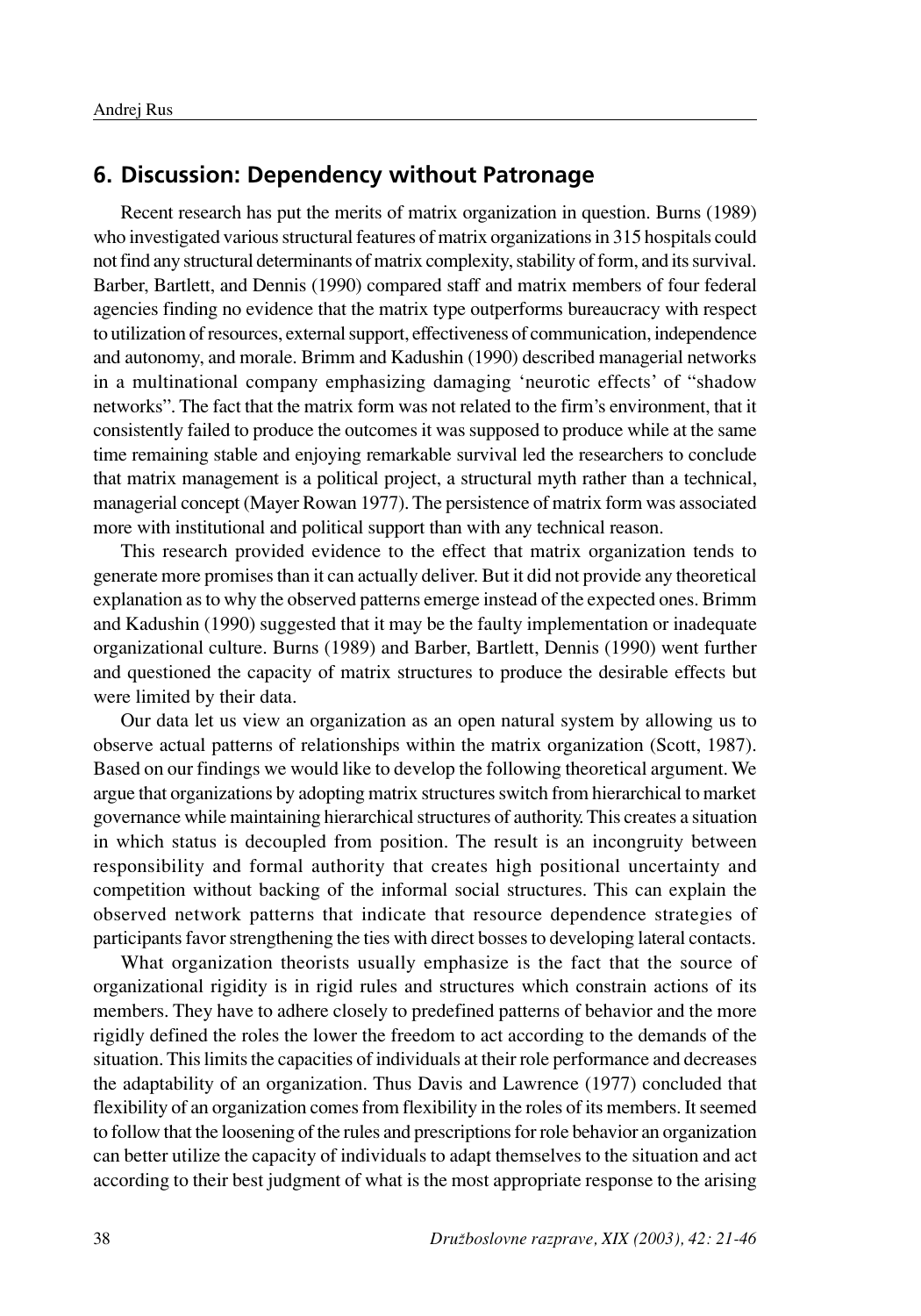problem or opportunity. This idea guided the reformers to suggest various ways of loosening up the hierarchical managerial structures and a matrix management takes a prominent place among such attempts.

It is often overlooked that the loosening of the formal structure is not simply a matter of degree of formal prescription. The rules which define the roles can be more or less narrow and prescriptive. But there is a basic discontinuity underlying these changes. As organization move toward more flexible structural arrangements they shift from one type of governance to another. This discontinuity is conceptualized in Williamson's (1975, 1985) distinction between markets and hierarchies as the two polar types of governance structures. Unified governance refers to the bureaucratic hierarchy in which the exchange relations are incorporated into the hierarchical structure and determined by the rules and the flow of authority. Market governance in turn refers to the absence of any vertical authority and the exchange relationships are determined by the partners to the exchange. The attempts to loosen the formal structure are therefore driven by the implicit assumption that the governance structure in an organization should move from a hierarchical to the market basis. A degree of such internal marketization, it is believed, could make an organization more dynamic by introducing competition, uncertainty and opportunity in the roles of its members.

Bureaucracy is organized around the iron rule of correspondence between position and status. This correspondence is so strong that they seem to be interchangeable within the bureaucratic domain. Position is defined in terms of the functional role the incumbent is expected to play. Status reflects the relative standing in the social system as contrasted to the functional one. Power, prestige, and income are its notorious dimensions. But in hierarchical structures all three status dimensions increase monotonously with positions. Thus the functional order is projected in the social one. Social system is stratified along the lines of the technical-functional one which guarantees the correspondence between status and position.

In matrix organization status is decoupled from position. Dual authority system with the sharing of subordinates and multiple supervisors creates a situation in which the formal position has no definite sanction of status leaving it open for the individuals to bargain for power, compete for prestige, and lobby for their income and promotion. This duality of position and status looks as if one would try to combine the characteristics of Stinchcombe's (1959) contrasting bureaucratic and craft organization into one: bureaucratic permanent appointment is combined with craft's temporal assignment to the project; payment in the form of salary by position typical of bureaucracy is adjusted for performance in competitive comparisons with others; career is structured by administrative regulation but both the status and promotion are left to be determined by a form of structured competitive internal labor market. When bureaucratic rules are replaced by a degree of market competition the status of the individual occupying a particular position is determined through competition rather than through position. These loosely defined positions infuse additional uncertainty into the role of a manager who is left wandering what is expected of him, what he should be doing, and who is apprehensive about what others are doing (Burns, Stalker 1961).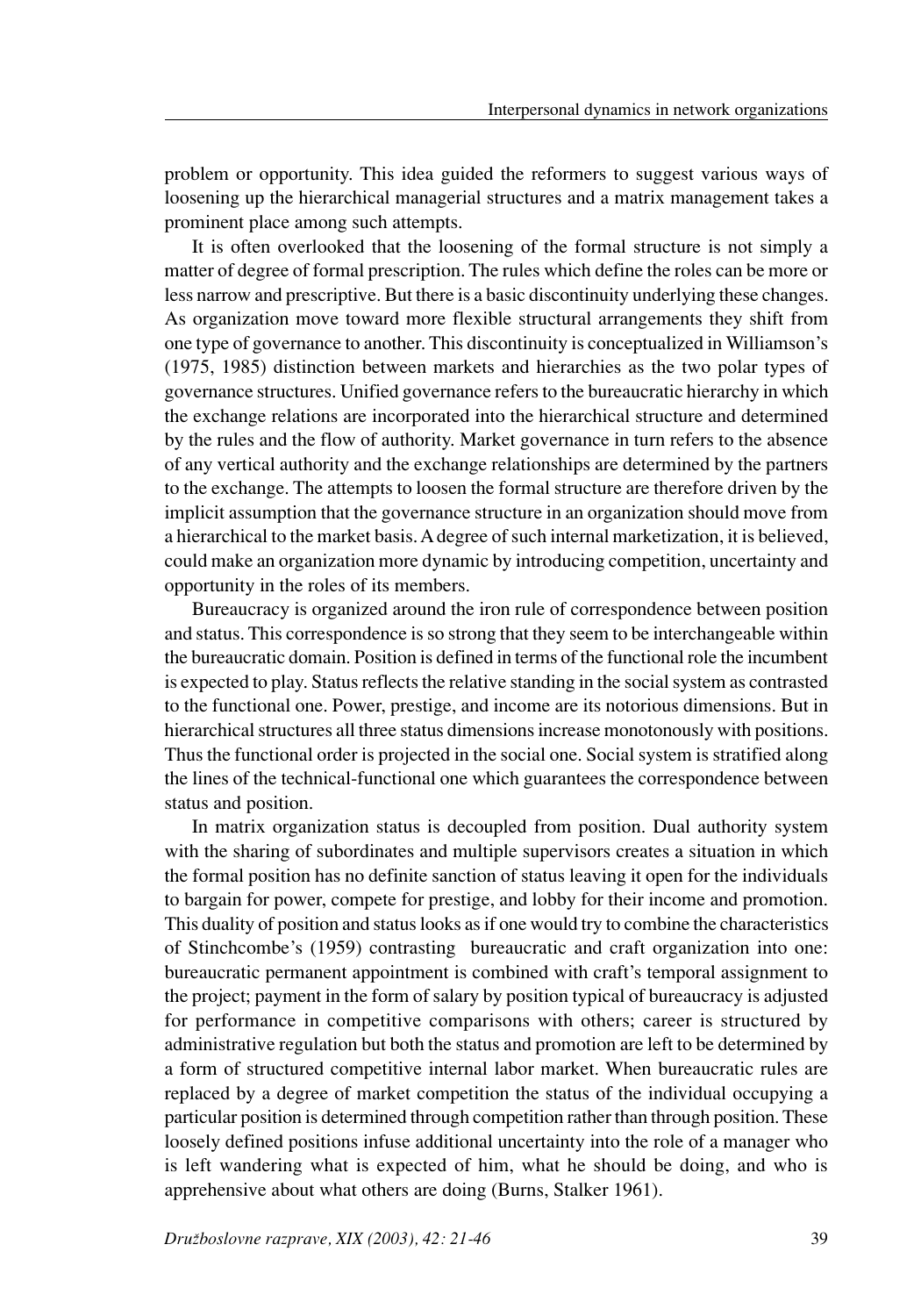It is rarely noted that the redistribution of power in matrix is only informal. By decoupling position from status, matrix organizations do not redistribute power within organization but rather open new possibilities of access to power sources. By saying that a given position has no definite amount of authority organizations introduce a market on which the power needs to be traded and gained. Since the positions entail clear responsibilities but is vested with little formal authority over people and resources occupants need to rely on informal processes. Kanter (1983) gives a rich description of the ways in which the power and resources are solicited by middle level managers in order to complete their projects and do their work. The prevailing impression from various descriptions is that decoupling results in the shifting of the emphasis from formal authority to informal leverage. Since power is not vested in position it needs to be gained through the interpersonal processes.

The emphasis of matrix organization on interpersonal processes which become a core medium of organizational processes has a profound effect on informal organizational structure. Literature defines informal structure as the one which develops in addition to the formal one. Blau (1955) has described how informal structures like cohesion and status differentiation develop among formally equal peers. This social system evolved as a result of cooperation and actually stabilized the flow of help advice and consultation among colleagues. It is important to note that it was the abstract framework of formal equality of positions which facilitated the formation of informal structure in which cooperative exchange was embedded. Bureaucratic rules and rigid structures have merit in stabilizing the patterns of relationships. They increase repeated opportunities for contacts and enhance the chances of development of a social system by limiting these interactions in time and space (Blau, 1977). When organizations move from bureaucratic rules based structures to more flexible, matrix ones, market structures do not replace formal structures but rather the informal ones. They are devised to replace social control with the market governance. Marketization helps reduce all the perils of bureaucracy. The patterns of relationships are made unstable thus preventing the formation of particularistic solidarities and local alliances. Through this process the informal structure and the solidarity based on it is weakened and gradually driven out. But with the informal organization wiped out and substituted with market structure the grounds for traditional cooperation are eliminated. Bureaucratic opportunism is traded for opportunism of market behavior with the hope that flexibility will offset the increase in transaction costs.

In sum, the matrix organization is designed to loosen formal authority structure in order to inject a measure of market behavior such as competition and entrepreneurship into the organizational culture. It does that by multiple command structures and consequent decoupling of positions and status. The patterns of relationship cease to rest on the formally defined positions around which the culture of cooperation and the stratified system of informal ties would develop. The social system and the controls built in it are replaced by market controls whose volatility does not provide any basis for solidarity and cooperation. Thus the matrix organization gains high flexibility of patterns of relationships, high volatility of political ties and coalitions which prevent them to turn an organization into a field of entrenched interests. But at the same time it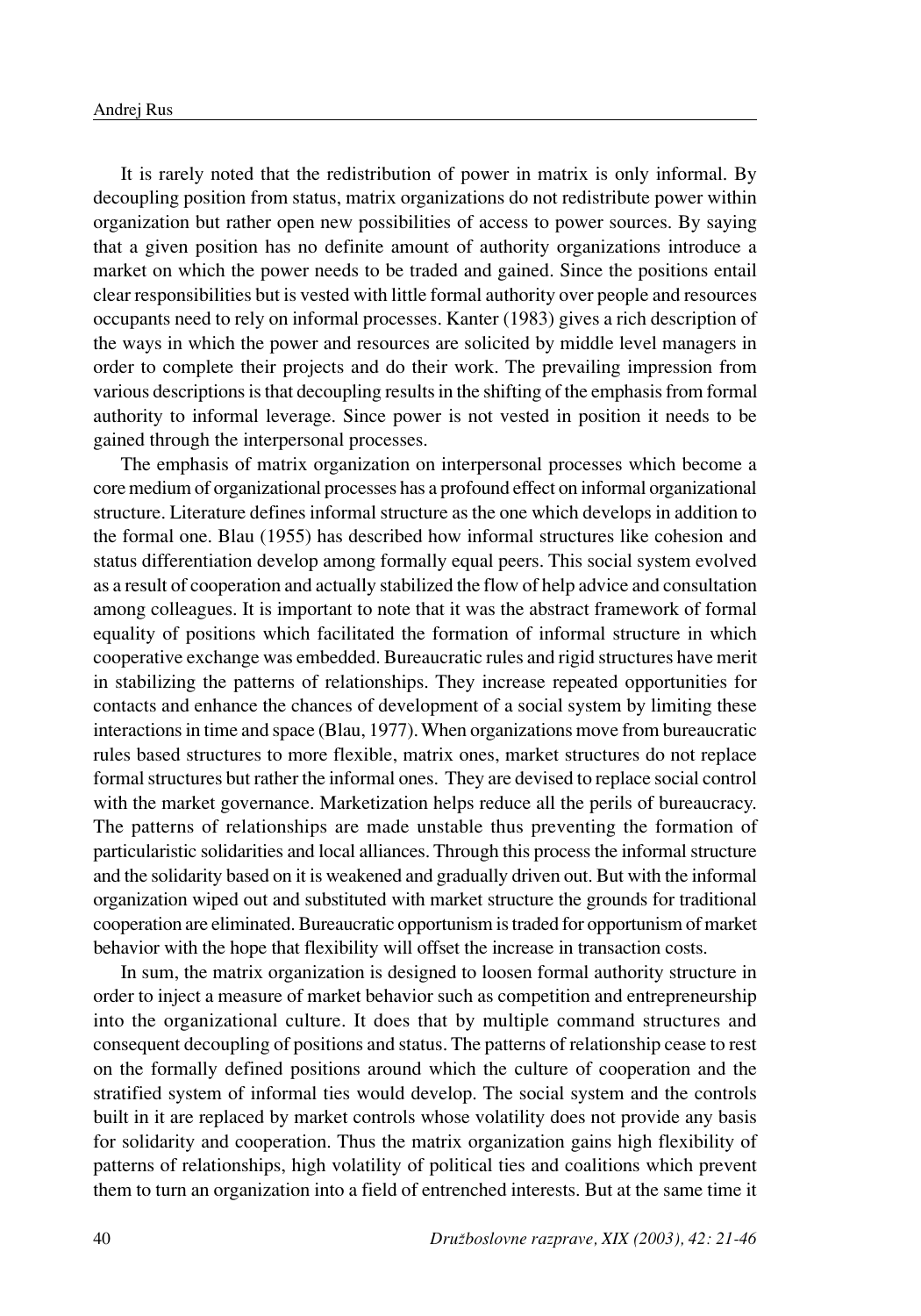has to sacrifice its traditional sources of solidarity and cooperation. This indeed makes an organization more flexible. The lack of departmental entrenchment and social organization which too often serves for defensive purposes of a particular group or department makes any kind of ties equally possible. With the highly mobile and ever changing patterns of relationships the accessibility of the individuals from different groups is highly increased and facilitated. This freedom which derives from the lack of social structuring allows participants to enter into relationships with others from anywhere within the firm and at the same time it allows them to terminate them as soon as their utility diminishes.

With this view of matrix organization we can better understand the earlier research on the effects of matrix management and try to explain our findings. Earlier research based on case studies focused primarily on psychological effects of matrix management and consistently found that the system induced high levels of status anxiety among affected managers (Burns, Stalker, 1961, Argyris 1967, Galbraith 1973, Davis and Lawrence 1977, Brim and Kadushin 1990). However, it was believed that the psychological strains resulted from poor adaptation to the new, more dynamic system: status anxiety was supposedly experienced by those who were not able to cope with the increased level of uncertainty. Thus these findings never received appropriate attention and were considered to represent "matrix pathologies".

Our data do not speak of any psychological experiences but they clearly indicate that so called "pathologies" are so wide spread that they need to be taken as "normal". We found that middle managers defied the theory by forming the networks dominated by their immediate supervisor instead of exploiting dual authority system and relying extensively on their lateral ties. Their fixation on their bosses was met by complete ignorance from the other side. Their bosses did not maintain any consulting relationship with them. Instead they too, were occupied by nurturing complex relationships with their own direct supervisors. In short, we found that it was the direct boss who tended to dominate in a typical network of a middle manager. Lateral and matrix relationships bore much lower importance.

These network patterns clearly showed that they were not the result of an isolated desperate attempt of an incapable manager but rather a general tendency of middle managers to cope with the uncertainty of their positions about which we spoke above. They seemed to be using a resource dependence strategy in an effort to offset the highly uncertain nature of their position. Resource dependency theory suggests that the dependent actor will seek to mitigate the power of the dominant party by coopting the tie rather than resisting it. It will try to embed its dependency relationship in a larger context of exchange and thus create some limits to the legitimate use of power (Pfeffer, Salancik, 1978). Managers in the matrix structure face slightly different problem. Their environment is not structured enough to allow them to identify dependency relationships easily. Instead they are placed in a highly unstructured world in which they are pressured to perform but which lacks any clear signs of constraint, dependency, and orderliness. They are presented with two different possibilities for action. They can either entreprenurially embrace the uncertainty, take risks, and exploit the opportunities that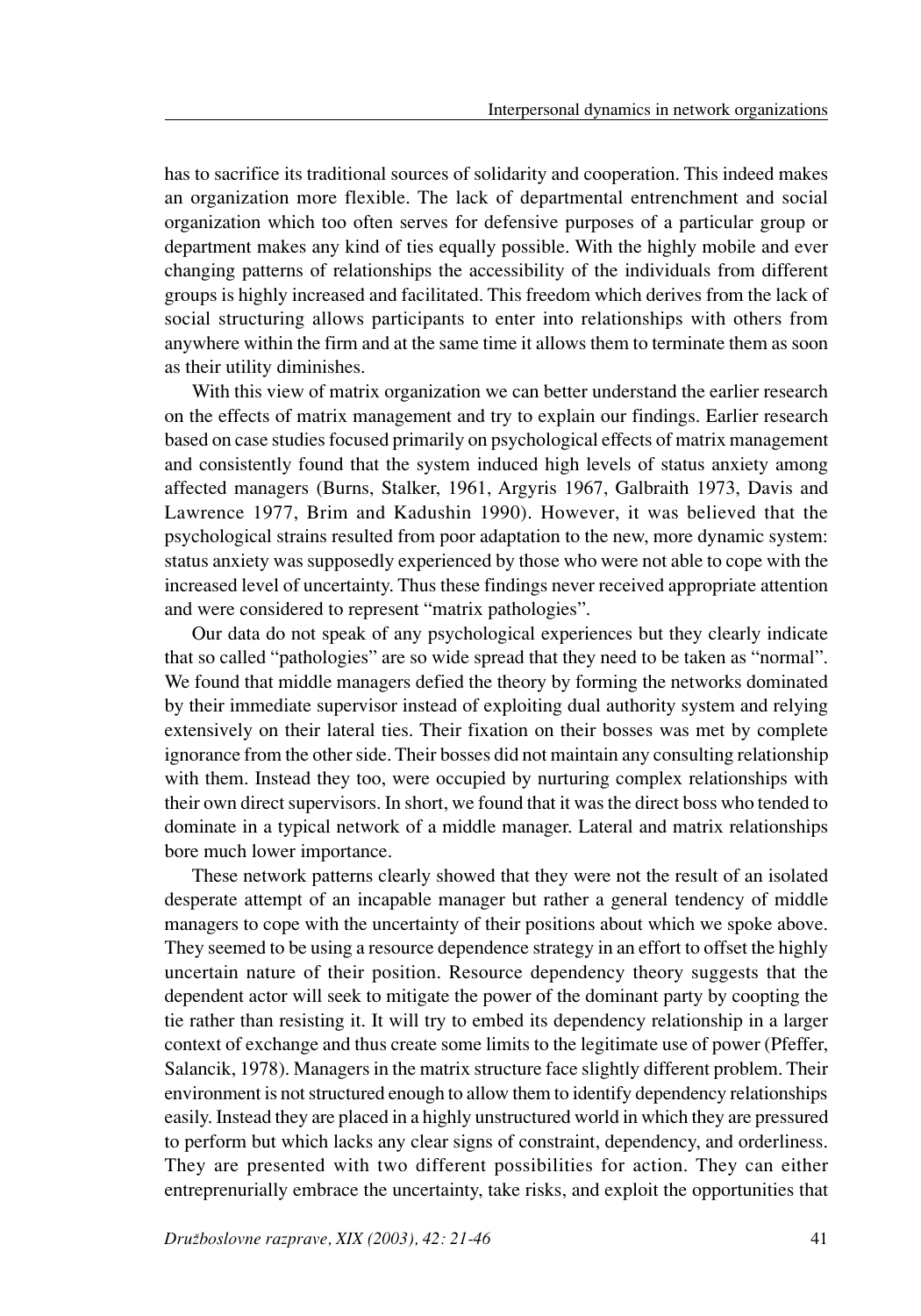the unstructured space has to offer. Or, they can run for cover, so to speak, and intensively try to build protective networks. The theory assumes that the entrepreneurial response is natural. Our analysis suggests the opposite, i.e. that the managers adopt the defensive strategy. And there seem to be good reasons for that. Since the matrix firm bases its solidarity and integration on market-like principles of free involvement and exchange the informal structure lacks the traditional grounds to develop in a strong support network. The flexibility of the organization depends on the flexibility of relationships among the members in the firm resulting in feeble networks involving short term ties with weak commitments. Moreover, the same principle which encourages the managers not to commit too much to a particular tie makes them avoid those with whom they have conflicting relationships causing the conflicts to remain unresolved and segregated in remote places in an organization. In addition, the general reluctance to get involved in any kind of lateral relationships results in a peculiar pattern of association where the most frequent are only the unavoidable ties with the subordinates and the bosses while other contacts are kept at a distance. The general impression that we get from the data is quite consistent: the managers abhor the possibility of getting stuck with a particular relationships in order to keep their options open and remain competitive. But this very strategy of avoidance leaves them resourceless (Garguilo, 1993), so they rush for cover and support in the arms of their immediate supervisors. They invest heavily in the cooptation of their direct bosses. In particular, they tend to expand the contents of their exchange making the tie highly multiplex. However, the attempt to embed the relationship in a general pattern of patronage is doomed to fail, since their would be patrons, i.e. their direct bosses are not interested. They themselves face a similar situation to which they respond by building the dependency relationship with their own bosses. The result is a system in which everyone is obsessed by nurturing complex relationship with his/ her supervisor in a hope to trade dependency for patronage. But those who are targeted by this strategy tend to refuse to play the role since they themselves need to protect their positions against their lateral competitors by trying to coopt their own bosses. In this hopeless endeavor the matrix management proves its only strength: unreciprocated dependency and the lack of patronage keep managers on alert, keenly aware that they need to network even harder in order to survive. This is what probably creates an impression among casual visitors of matrix organizations that these organizations are more dynamic and active than any others. It makes them to cheer the entrepreneurial spirit and creative confusion they think they see while they are in fact witnessing a futile search of middle managers for save haven in the arms of their direct supervisors.

# **7. Conclusion: the future of network organization**

What lessons can be drawn from the performance of matrix organizations for network organizations? We argue that matrix and network organizations lead to similar consequences because they both seek to increase organizational flexibility by means of loosening the rules in the formal structure, by creating positional uncertainty and by relying on informal relations for allocation of resources. This leads to structural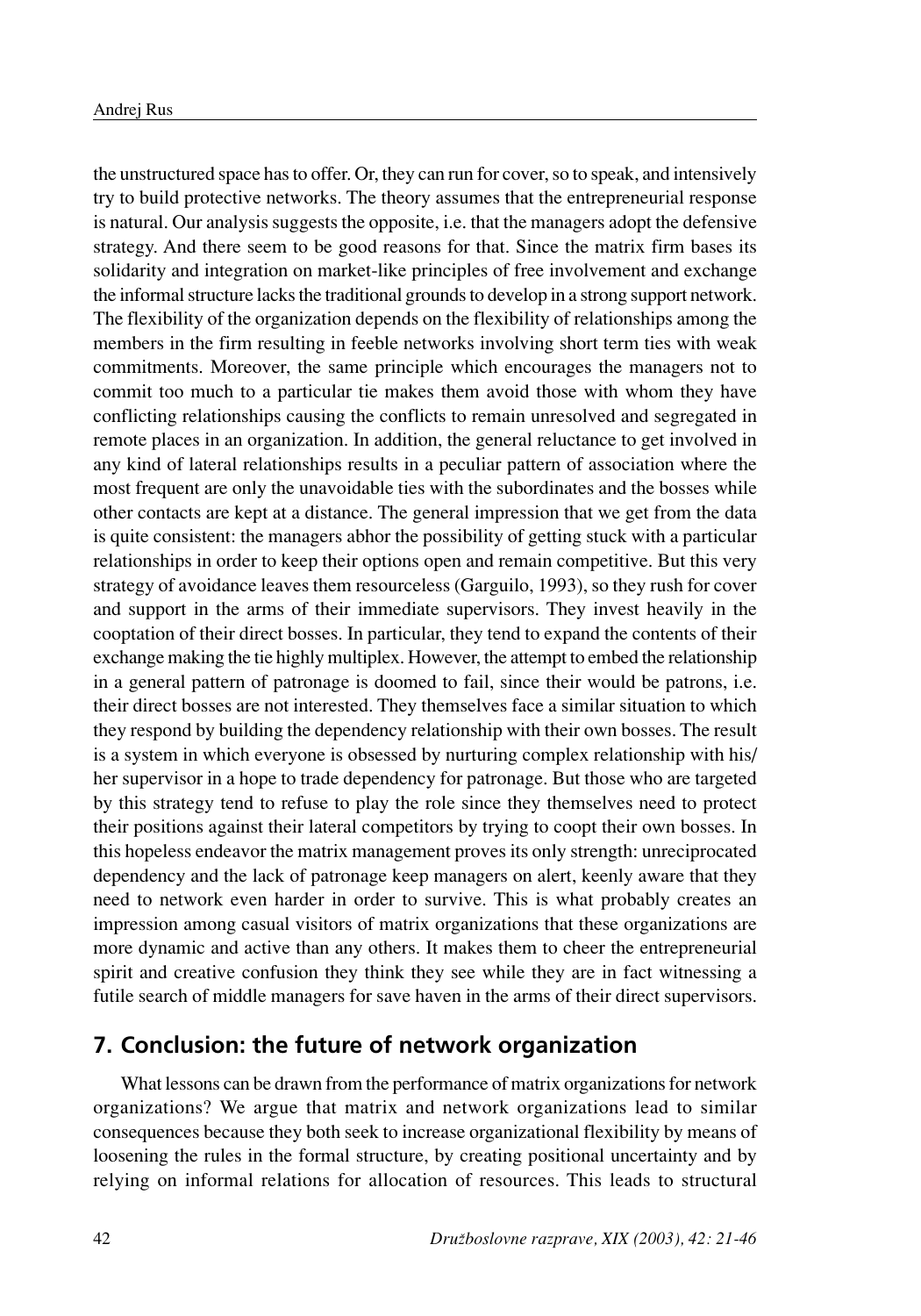similarities between matrix and network organizations in two points. First, network organizations are subject to the same logic of interpersonal dynamics in spite of the fact that they attempt to achieve integration by means of informal social processes. If anything, the lack of emphasis on formal structures enhances rather than moderates the problems of positional uncertainty in a network organization. Second, like matrix organizations, network organizations attempt to gain flexibility by inserting uncertainty through marketization of internal relations which erodes social solidarity. The result is the loss of commitment on the side of its members and their reluctance to maintain ties and develop them into powerful means of problem solving and cooperation.

It seems that the central promise of network organization namely, that organizationwide integration can be achieved by means of loosening of the formal structures, remains largely unfulfilled. The substitution of hierarchy with market governance erodes the traditional basis for the formation of stable social ties and resulting social structures. Since network organizations are de-emphasizing the role of formal structures in search of greater flexibility they expose themselves to the same problems that have been noted in matrix organizations. While the search for flexible organization remains a worthwhile objective there are no simple answers to the problem. Simply doing away with the elements of hierarchy embedded in the organizational structure creates severe problems for the functioning of organizations. The solution should be sought in a balancing act between rigidity of bureaucracy and spontaneity of social networks. Neglecting one can lead to either suffocating rigidity or intolerable flexibility.

#### **Acknowledgements**

This article is a based on a paper presented at the European Academy of Management annual meeting in Stockholm (May 9-11, 2002). I would like to thank Ron Burt for making his dataset available for empirical part of the paper. I would also like to thank him, Martin Gargiulo, Ronan van Rossem, and Anton Kramberger for the comments and suggestions on the earlier versions of this paper.

## **Notes**

- 1. The development of organizational theory has mirrored these changes giving increasingly more emphasis to the role of environmental forces in shaping and determining organizational structure and success. Thompson's (1967) conception of the environment as an object which can be successfully mastered by boundary spanning activities while the technical core can be left intact has been superseded by the notion of external control of organizations (Pfeffer, Salancik, 1978). While the institutional theory theorized that organizations have to give in to the assailing environment which makes them accept various organizational forms (DiMaggio, Powell,1983) it saw decoupling as a strategy by means of which an organization can still outwit its environment (Mayer, Rowan, 1977). With the population ecology's argument on structural inertia (Hannan, Freeman, 1984) the last pieces of adaptive strength of organizations were lost to the overpowering environmental selection (Hannan, Freeman, 1989).
- 2. The fact that there is only one subordinate in a typical network is a result of the way the question was asked. In order to keep the size of the networks under control the managers were asked to name only one, the most promising and successful subordinate.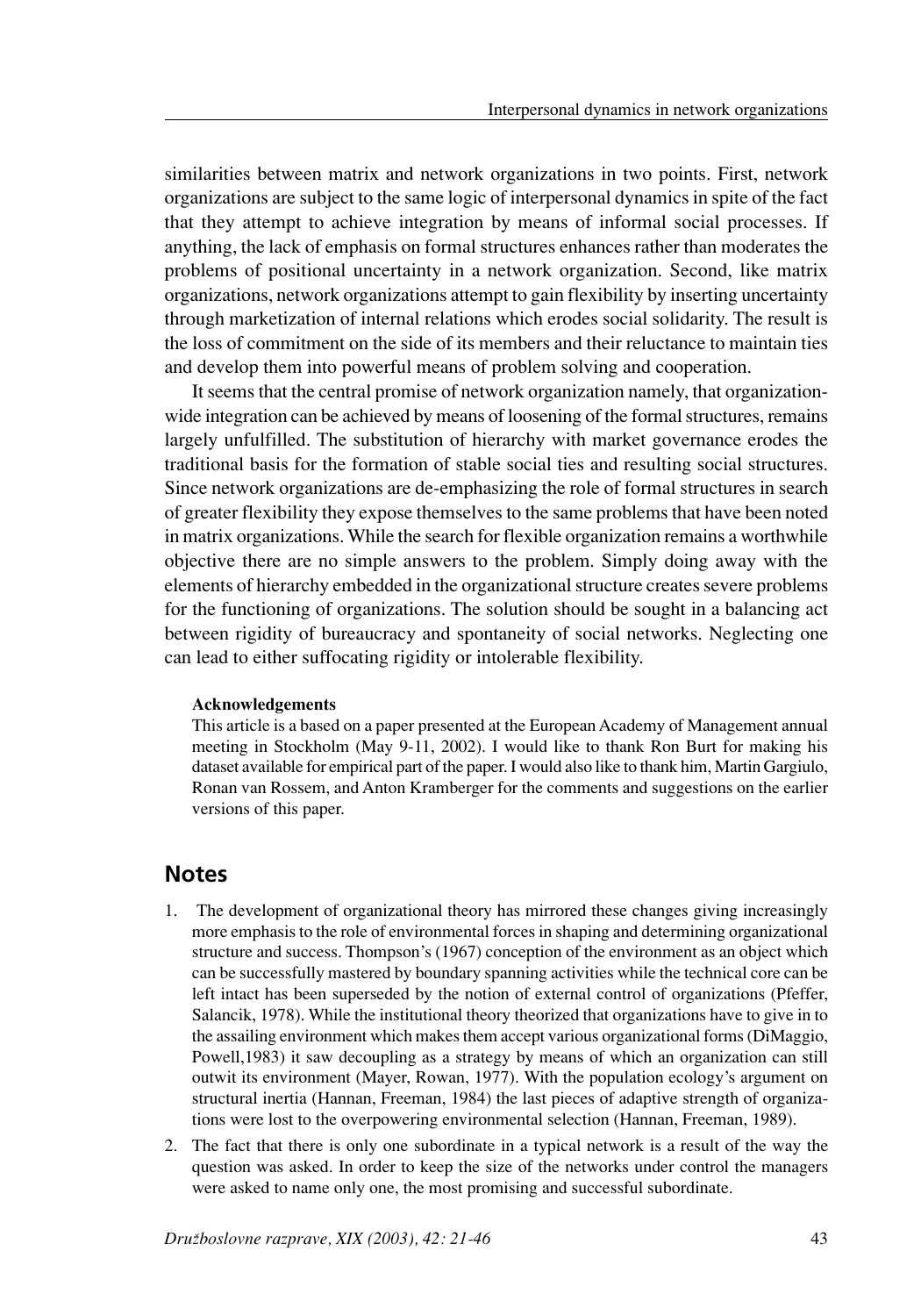# **References**

- Adams, John R, Nicki S Kirchof 1984. "The Practice of Matrix Management". In David I. Cleland (ed.) 1984. Matrix Management Systems Handbook. New York: Van Nostrand Reinhold Co.
- Argyris Chris. 1967. "Today's Problems with Tomorrow's Organizations". The Journal of Management Studies.
- Ashkenas, Ronald N., 1995. The Boundaryless Organization: Breaking the Chains of Organizational Structure. San Francisco: Jossey-Bass.
- Baker, Wayne 1992. "The network organization in theory and practice". Pp. 397-429. In Nohria, Nittin and Robert G. Eccles (eds.) Networks and Organizations: Structure, Form, and Action. Cambridge: Harvard Business School Press.
- Barber, Walter F, Robert V Bartlett, Christopher Dennis. 1990. "Matrix Organization Theory and Environmental Impact Assessment". Social Science Journal, 27: 235-252.
- Barnes, Luis B. 1960. Organizational Systems and Engineering Groups. Graduate school of Business, Harvard University.
- Bahrami Homa, Stuart Evans. 1987. "Stratocracy in High-Technology Firms". California Management Review, 30, 51-66.
- Blau, Peter M. 1955. The Dynamics of Bureaucracy. New York: Academic Press.
- Blau, Peter M. 1964. Exchange and Power in Social Life. New York: John Wiley.

Blau, Peter M. 1977. Inequality and Heterogeneity. New York: The Free Press.

- Blau, Peter M. 1984. Crosscutting Social Circles. New York: Academic Press.
- Burns, Lawton R. 1989. "Matrix Management in Hospitals: Testing Theories of Matrix Structure and Development". Administrative Science Quarterly. 34: 349-368.
- Burns Tom, G.M. Stalker. 1961. Management of Innovation. Tavistock Publications: London.
- Burt, Ronald S. 1982. Toward a Structural Theory of Action. New York: Academic Press.
- Burt, Ronald S. 1992. Structural Holes. Boston MA: Harvard University Press.
- Burt, Ronald S, A. Celotto. 1990. Middle Manager Networks. Internal report. Columbia University.
- Davidov, W., Malone T. 1992. The Virtual Corporation. New York: Harper Business Press.
- Cook, Karen S. 1992. "Network Structures from an Exchange Perspective". In Peter V Marsden, Nan Lin (eds.): Social structure and Network Analysis. Beverly Hills: Sage.
- Cleland, David I. 1984. Matrix Management Systems Handbook. Van Nostrand Reinhold Co.: New York.
- Davis, Stanley M., Paul R. Lawrence. 1977. Matrix. Addison-Wesley Publishing Co.:Reading, Massachusetts.
- DiMaggio J Paul, Walter W. Powel. 1983. "The Iron Cage Revisited: Institutional Isomorphism and Collective Rationality in Organizational Fields". American Sociological Review, 48: 147-160.
- Eccles, Robert G. and Crane, DB. 1987. Managing through networks in investment banking. California Management Review.30: 176-95.
- Emerson, Richard M. 1976. "Social exchange theory". Annual Review of Sociology 2: 335-362.

Fisher, Claude S. 1982. To Dwell Among Friends. Chicago: University of Chicago Press.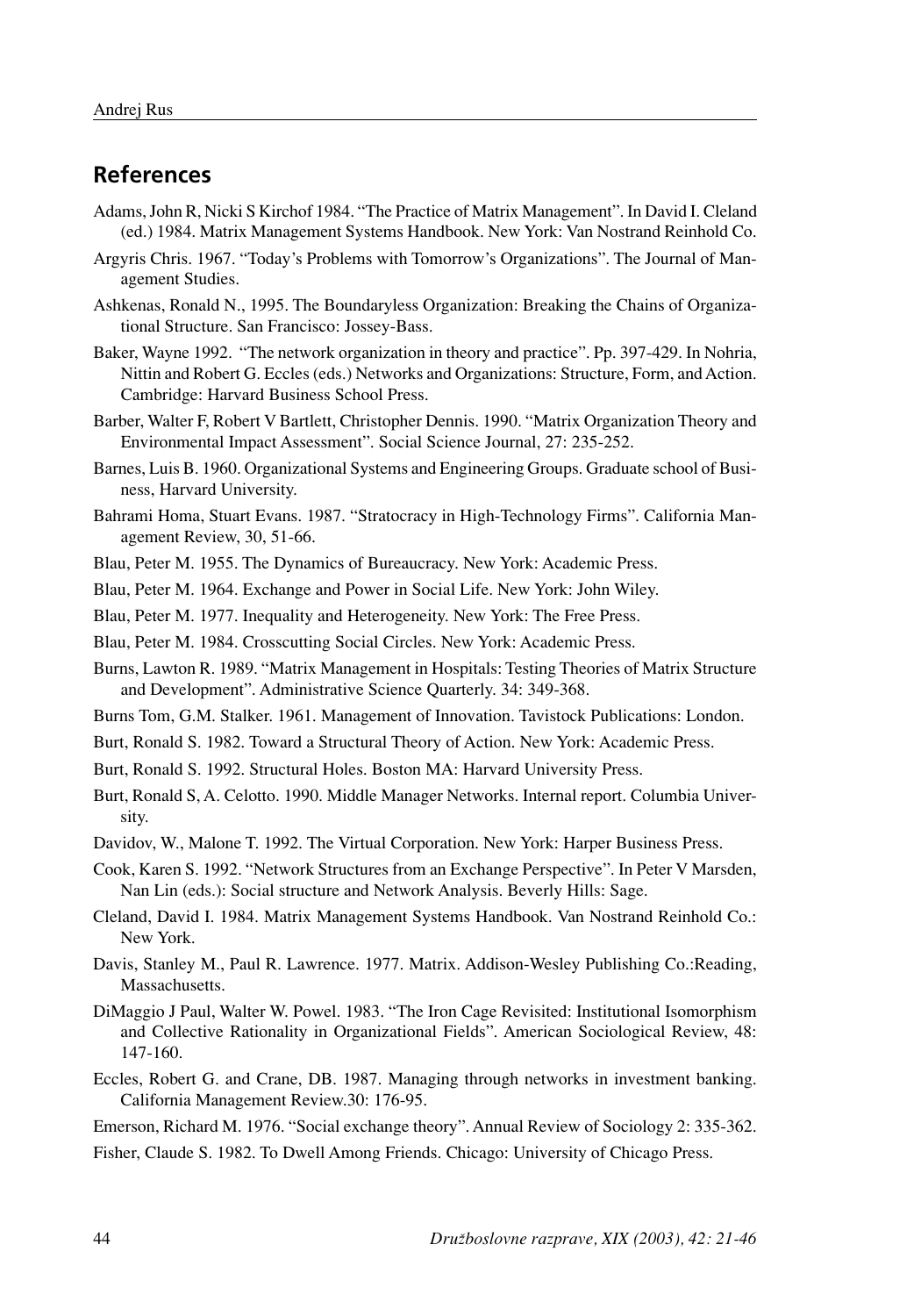- Galbraith, Jay R, Robert K Kazanjian (1988). "Strategy, Technology, and Emerging Organizational Forms". In Jerald Hage (ed.): Futures of Organizations. Lexington Books: Lexington, Mass.
- Gargiulo, Martin. 1993. Two-Step leverage: Managing Constraint in Organizational Politics. Administrative Science Quarterly 38: 1439-1494.
- Hage, Jerald. 1988. "The New Rules of Competition". In Jerald Hage (ed.): Futures of Organizations. Lexington Books: Lexington, Mass.
- Hannan, T Michael, John Freeman. 1984. "Structural Inertia and Organizational Change". American Sociological Review 49:149-164.
- Hannan T Michael, John Freeman. 1989. Organizational Ecology. Harvard University Press: Cambridge, Massachusetts.
- Kanter, Rosabeth M. 1983. The Change Masters. Simon-Shuster: New York.

\_\_\_\_\_\_\_\_\_\_ 1991. "The future of bureaucracy and hierarchy in organization theory:a report from the field". Pp. 63-90. In Bourdieu and Coleman (eds.) Social Theory for a Changing Society. Boulder, CO: Westview.

- Kadushin, Charles, Michael Brimm. 1990. "Why Networking Fails: Double Binds and the Limitations of Shadow Networks". Paper presented at the 10th Annual International Social Network Conference.
- Lawrence, Paul R, Jay W Lorsch. 1967. Organization and Environment. Homewood: Richard D Irwin, Inc.
- Litwak, Eugene. 1961. "Models of Bureaucracy Which Permit Conflict". American Journal of Sociology 67:177-184.
- Marcus, Philip M., James S. House. 1973. "Exchange Between Superiors and Subordinates in Large Organizations". Administrative Science Quarterly, 18 (June), 209-232.
- Meyer, John W., Brian Rowan. 1977. "Institutionalized Organizations: Formal Structure as a Myth and Ceremony". American Journal of Sociology, 83: 340-363.
- McGregor, Douglas. 1960. The Human Side of Enterprise. McGraw-Hill: New York
- Mintzberg, Henry. 1979. The Structuring of Organizations. New Jersey: Prentice-Hall.
- Nohria, Nitin, Robert R. Eccless. 1992a. Networks and Organizations: Structure, Form, and Action. Boston MA:Harvard Business School Press.
- Nohria, Nitin, Robert R. Eccless. 1992b. "Face-to-face: Making network organizations work". Pp. 288-308). In Nohria and Eccless (eds.): Networks and Organizations: Structure, Form, and Action. Boston MA:Harvard Business School Press.
- Ostroff, Frank. 1999. The Horizontal Organization: What the Organization of the Future Looks Like and How it Delivers Value to Customers. New York: Oxford University Press.
- Pfeffer Jeffrey, Gerald R Salancik. 1978. The External Control of Organizations. Harper & Row: New York.
- Podolny, Joel M., Karen L. Page. 1998. "Network forms of organization". Annual Review of Sociology, 24: 57-76.
- Powell, Woody W. 1990. "Neither markets nor hierechies: network forms of organizations". In Research in Organizational Behavior edited by B. Staw and LL Cummings, 12: 295-336. Greenwich, CT: JAI.
- Scott, Richard W. 1987. Organizations: Rational, Natural, and Open Systems. Prentice-Hall: New Jersey.